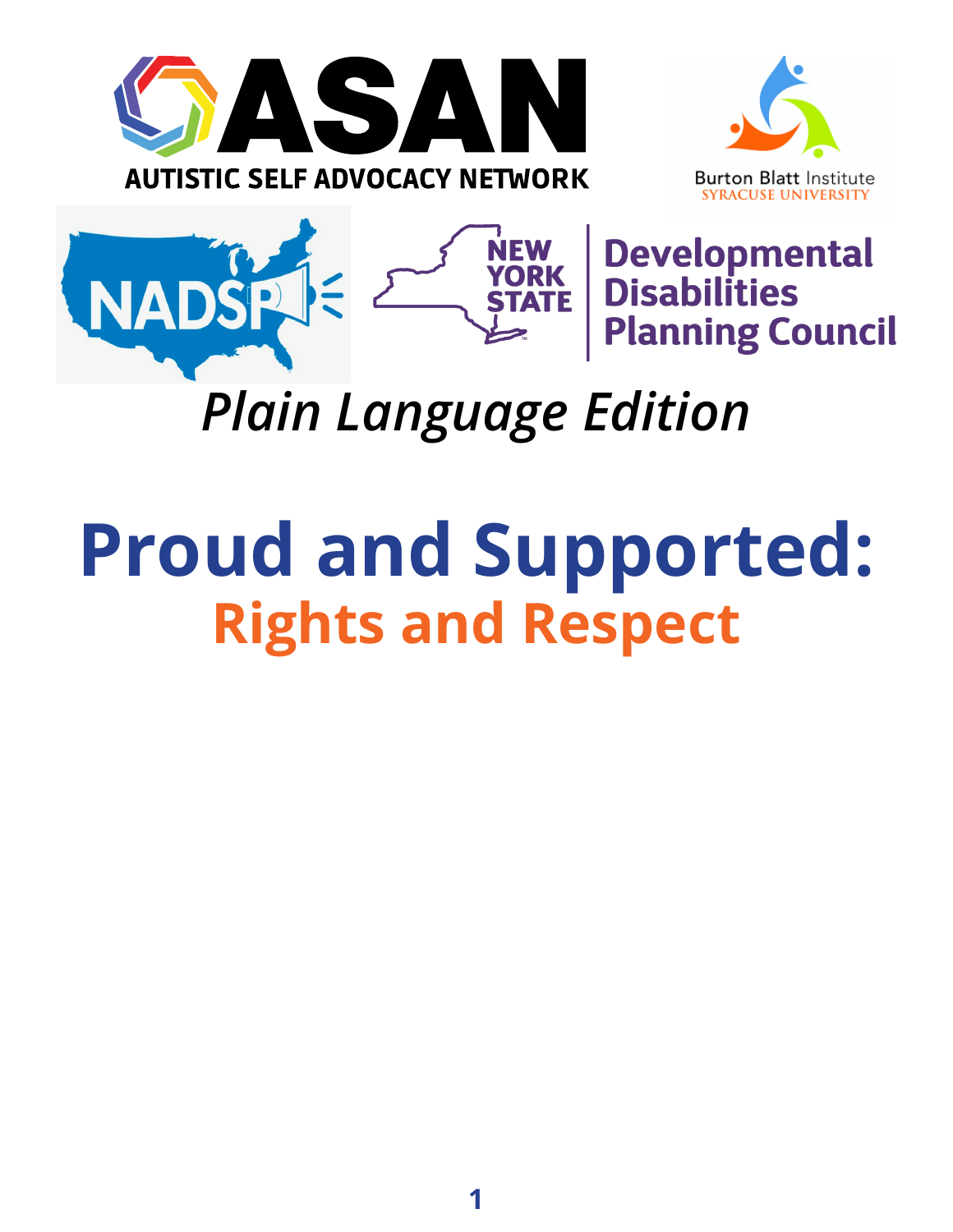# Proud and Supported: Rights and Respect

# Focus Group Editors

- Christian Hamlet
- David Frye
- Jeffrey Johnson
- Randy Lizotte
- Taylor Terry
- Nicole Villemaire

ASAN thanks all our focus group editors for their time and effort.

# To Start

Everyone deserves to be treated well! Everyone deserves to be treated with respect.

You deserve to be treated well! You deserve to be treated with respect!

LGBTQ+ people deserve to be treated with respect, just like everyone else! If you are LGBTQ+, you deserve to be treated with respect! It can be hard when someone doesn't respect you. This guide will help you figure out what to do if that happens.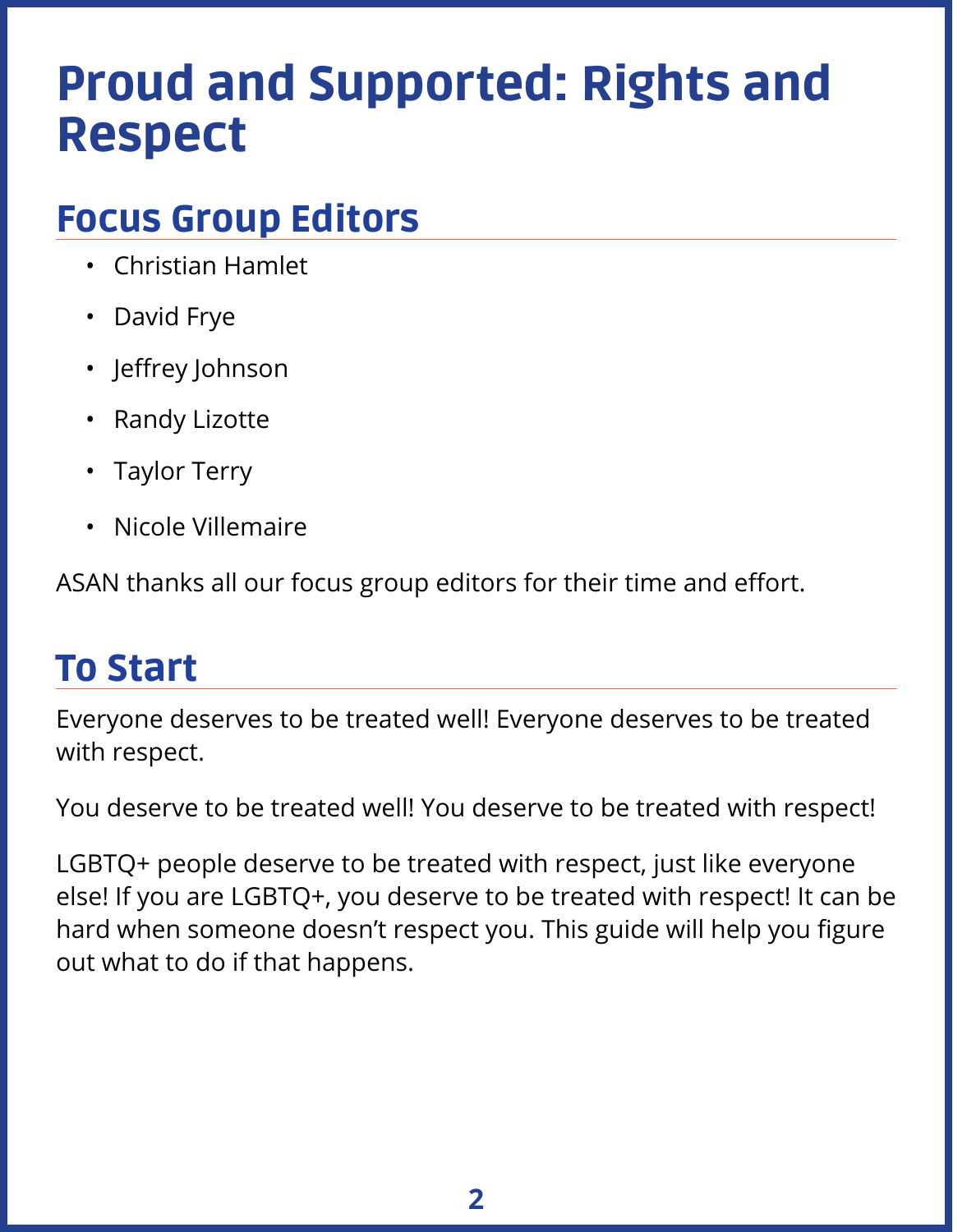This guide will answer questions like:

- What are my rights?
- What are my legal rights?
- Why is fighting for rights important?
- What court cases protect my rights?
- What does it look like when a support worker respects me?
- What does it look like when a support worker doesn't respect me?
- What can I do if my support worker isn't respecting me?
- How can I take care of myself?

This guide will talk about some things that can be upsetting. It will talk about abuse and violence. We talk about abuse and violence in the sections "What does it look like when you aren't respected?" and "If someone isn't respecting you, you could do a few things." It is okay to take a break if you need to. It is okay to skip these sections if you need to.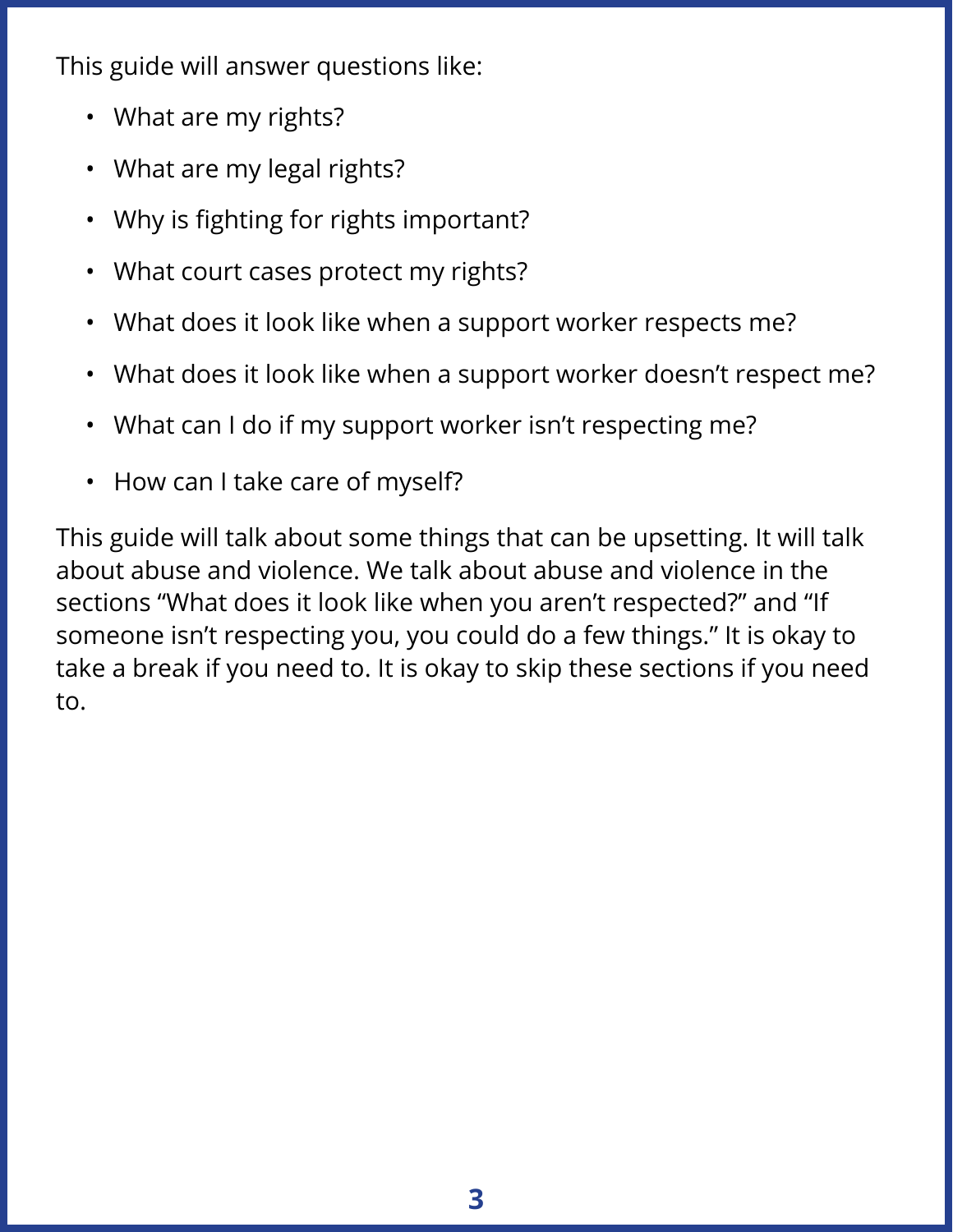# What are my rights?

You have rights because you are human. You don't have to earn your rights. Other people should respect your rights.

Some rights are legal rights. That means there are laws saying you have those rights. Other rights don't have laws. We will talk about both kinds of rights in this guide.

There are many different rights you have as an LGBTQ+ person with a disability. Everyone has these rights. But these rights are extra important when you are an LGBTQ+ person with a disability.

You have the right to be treated with respect. You have the right to be treated with respect at work and school. You have the right to be treated with respect by your support staff.

Sometimes, people don't treat you fairly. When this happens, it can be discrimination. **Discrimination** is when someone treats you badly based on who you are. Discrimination is wrong. You have the right to not have to deal with discrimination.

You have the right to be safe. You have the right to be safe from other people hurting you. You have this right no matter your gender or sexuality.

You have the right to decide who you are. You have the right to pick what name you go by. You have the right to decide what words you want people to call you, like whether you want someone to call you a woman or a man. You have the right to decide your own gender. You have the right to decide your own sexuality. You have the right to change your mind about your gender or sexuality. Nobody should try to tell you who you are. Nobody should try to change your gender or sexuality.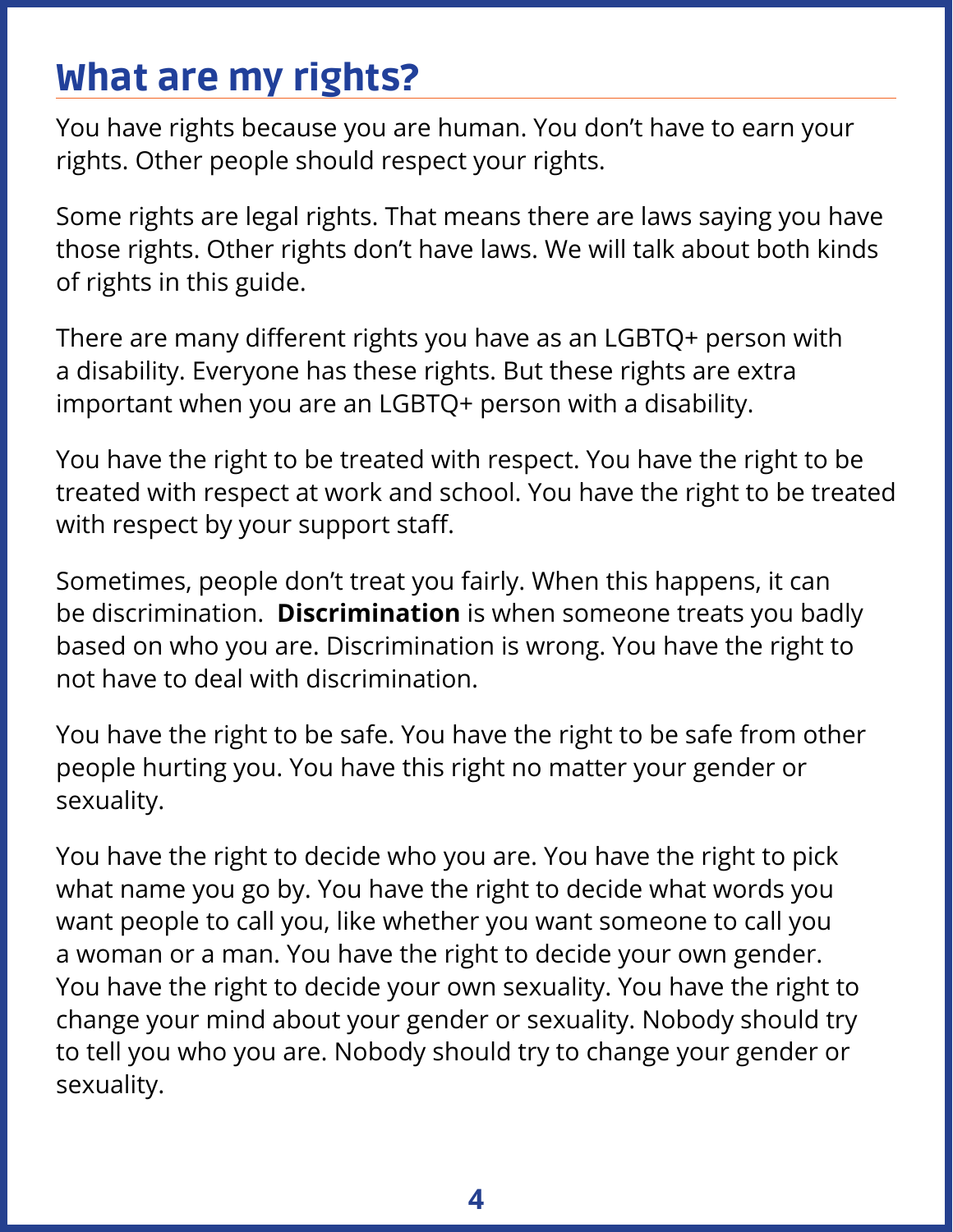You have the right to try different things. You have the right to try out different names. You have the right to try different words you want people to call you.

People might try to change your gender or sexuality. They might send you to a doctor or therapist to try to change your gender or sexuality. This is called **conversion therapy**. Conversion therapy is wrong. Conversion therapy does not work. You have the right to not have to do conversion therapy.

You have the right to be in charge of your own body. You have the right to decide who touches you. You have the right to decide how you want to be touched. You have the right to tell someone to stop touching you.

You have the right to have people talk about you with respect. This can be talking about:

- Your gender
- Your sexuality
- Your body

You have the right to learn about genders and sexualities. You have the right to learn about safer sex and relationships. You have the right to ask questions. You have the right to get help with answering your questions if you need help. You have the right to have this information given to you in a way you can understand.

You have the right to say "no" to something you don't want. You have the right to say "yes" to something you do want.

You have the right to privacy. **Privacy** means you decide who gets to know about your gender, sexuality, relationships, and anything else in your life.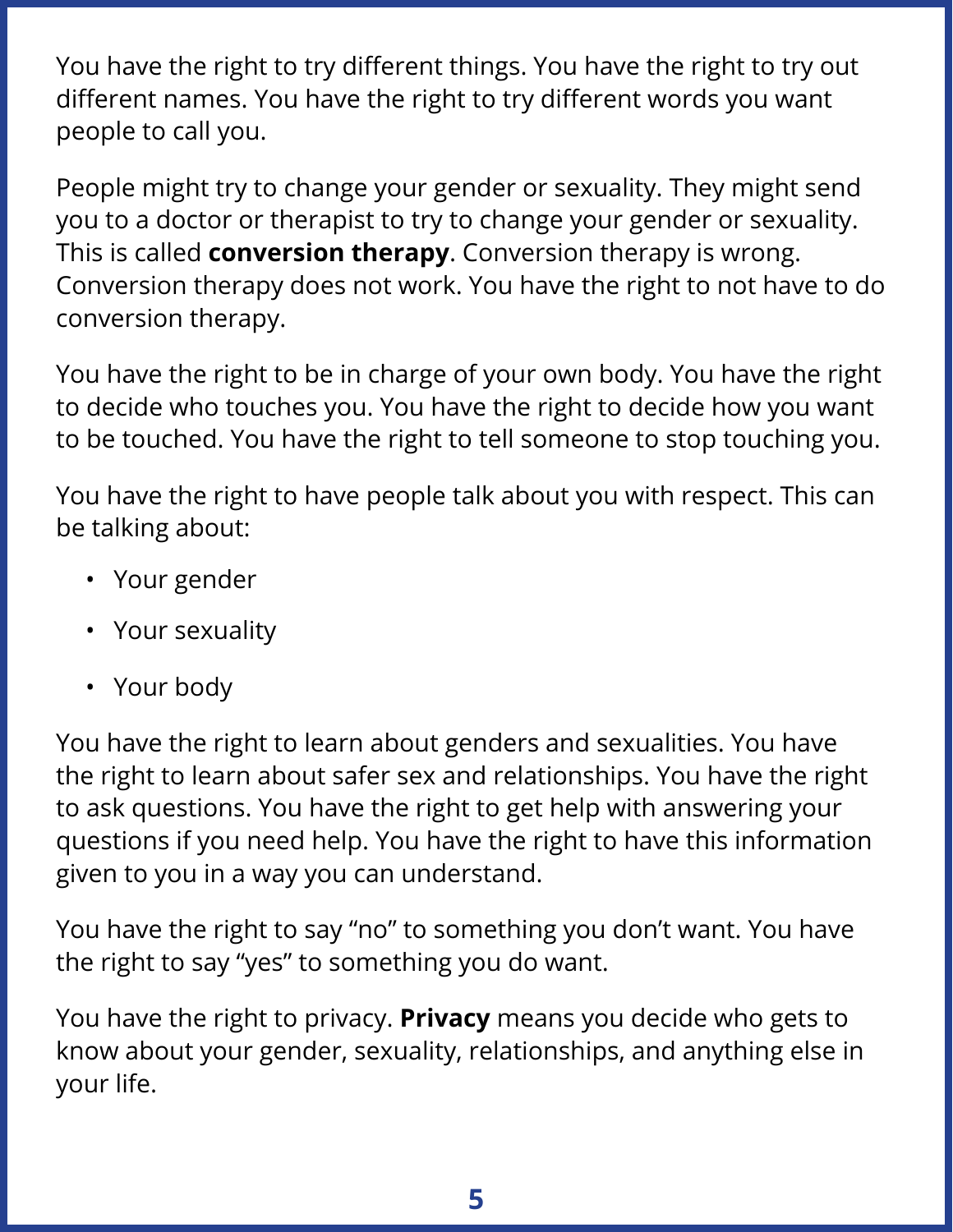You have the right to make choices about relationships, sex, sexuality, and gender.

You have the right to tell other people about your gender and sexuality if you want to. You have the right to not tell other people about your gender and sexuality if you don't want to. You have the right to decide when you tell other people about your gender or sexuality. You have the right to decide who you tell about your gender or sexuality. You have the right to decide how you tell other people about your gender or sexuality.

You have the right to wear the clothes you want to. You have the right to wear the accessories, like shoes or makeup, that you want to. You have the right to style your hair like you want to. You have the right to look any way you want. You have the right to look like any gender you want. You have the right to be taught how to do things like put on makeup or style your hair.

You have the right to have relationships with other consenting adults. **Consent** is when a person says they want to do something. One way to consent is to tell someone you want to do something. Another way is to say "okay" when someone asks if you want to do something. But if you say no or that you don't want to do something, you don't give consent. If someone makes you do something even though you don't want to, you don't consent.

For example:

Jacob and Andy are in a relationship. Jacob asks, "Andy, do you want to kiss me?" Andy says, "Yes, I want to kiss you." Andy consents to giving Jacob a kiss.

Lisa and Gina are also in a relationship. Lisa asks, "Gina, do you want to have sex tonight?" Gina says, "No, I don't want to have sex tonight." Lisa says, "Okay, we don't have to." Gina does not give consent to having sex with Lisa. Lisa respects that Gina does not consent.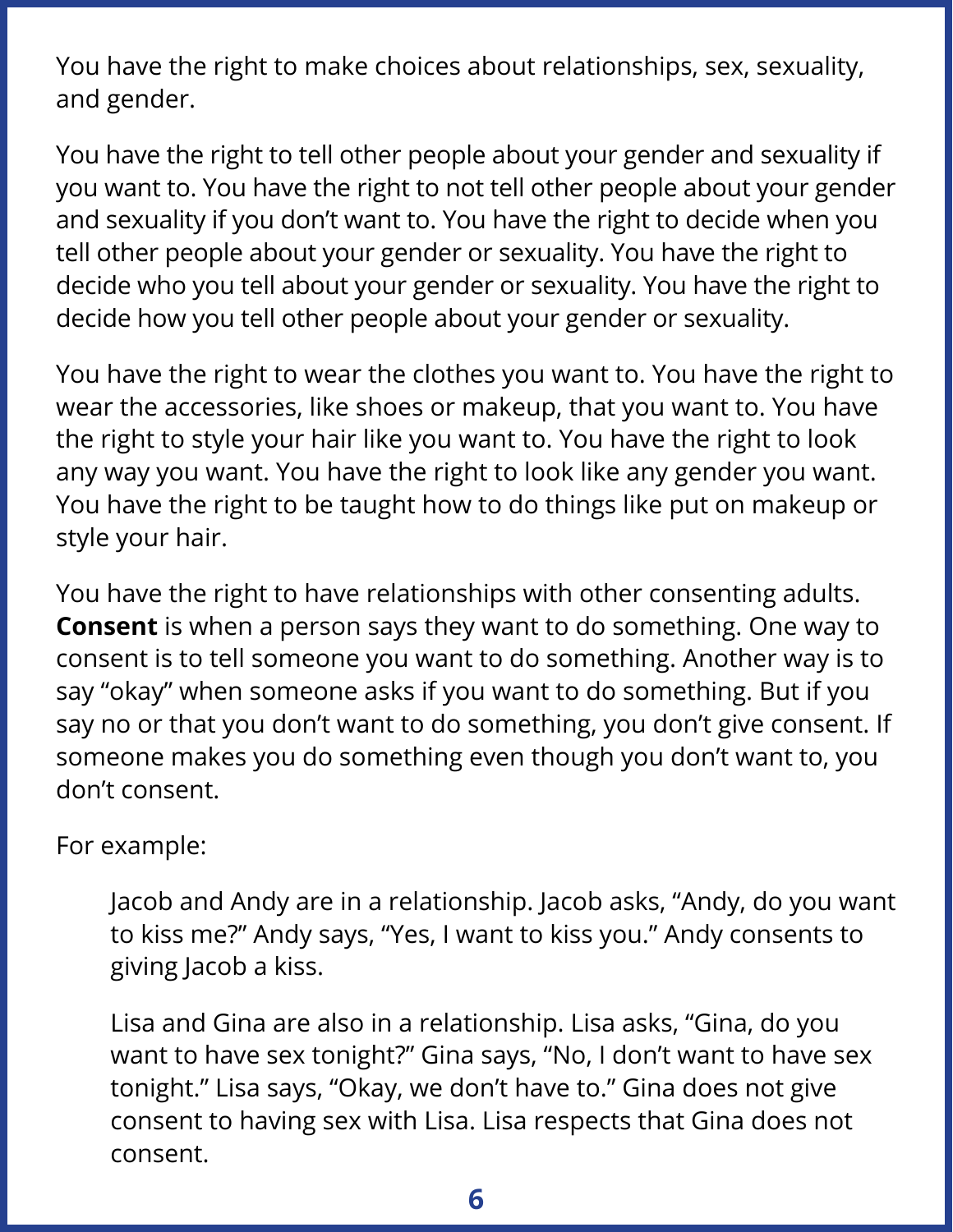You have the right to have sex with other consenting adults. You have the right to have safe sex. You have the right to get safer sex supplies, like condoms and lubricant. You have the right to get birth control. **Birth control** is medication that makes it so you can't get pregnant as long as you keep taking it. You have the right to have sex that makes you and your partner or partners feel good.

You have the right to get married. You have the right to have children. You have the right to start a family.

You have the right to be who you are around other people.

You have the right to get health care related to sex, gender, and sexuality. This can be healthcare like:

- Sexual health care, like getting tested for sexually transmitted infections (germs you can get from having sex with other people)
- Transition-related health care if you are transgender or non-binary. This could be like taking hormones or having surgery to make your body look more like you want it to look.
- Health care to make sure your sexual parts are healthy.

You have the right to make your own decisions about your health care.

You have the right to say who can make health care decisions for you if you can't make decisions, like if you are unconscious.

You have the right to change your name and gender marker on your identification. **Identification** is things like a driver's license, passport, or Medicaid card. A **gender marker** is a letter on your identification that tells people if you are male, female, or something else. Some states let you have a non-binary gender marker on your identification. A **nonbinary gender maker** is a letter on your identification, like X or N, that tells people you are non-binary. Other states do not let you have a nonbinary gender marker on your identification.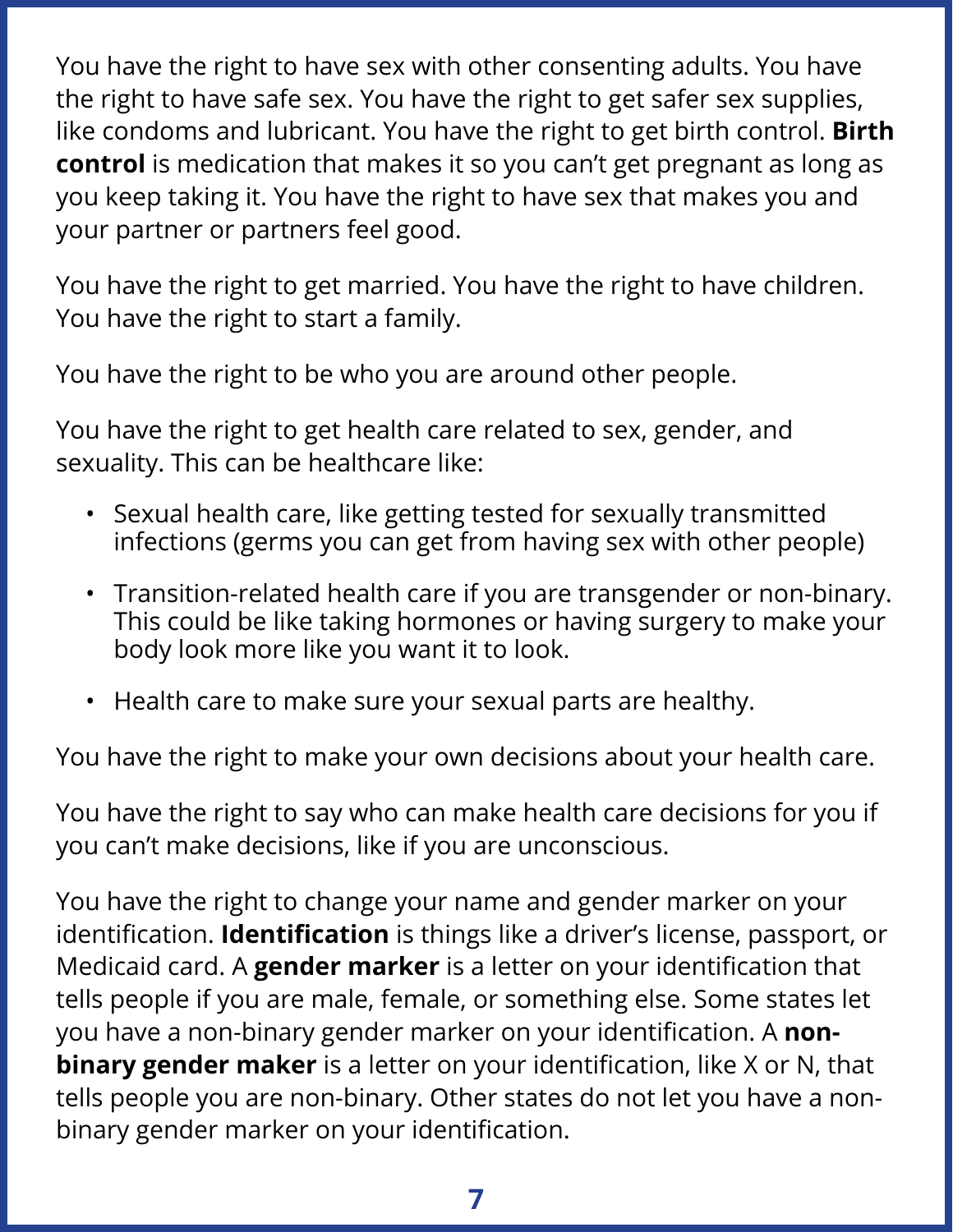You have the right to have other people use the name and pronouns you want them to use for you. **Pronouns** are words like *he* and *she*. We use pronouns to talk about a person without using their name. You have the right to tell other people the name and pronouns you want them to use for you. You have the right to ask them to use a different name than the one on your identification.

#### For example:

Andy's full name is Andrew. The name on his identification, like his driver's license, is Andrew. But Andy doesn't like the name Andrew. He wants to be called Andy. Andy asks his support worker to call him Andy, not Andrew. Andy's support worker says "okay!" Andy's support worker respects the name Andy wants to go by.

You have the right to use different pronouns than the ones people might think you want. Someone else might think you want to use certain pronouns because of the gender marker on your identification. But you can always correct them. Other people should be respectful if you correct them about your name or pronouns.

#### For example:

Giselle uses they/them pronouns. Giselle's identification says Giselle is female. So a lot of people call Giselle she and her. Giselle doesn't like this. Giselle tells their support worker "I want you to call me they and them." Giselle's support worker says "okay!" Giselle's support worker respects Giselle's pronouns.

You have the right to tell someone if a person is not respecting your rights.

There are other rights you might have. It depends on which state you live in. To find out more about your rights, you can go to https://www.lgbtmap. org/. That is a website that tells you about different rights you might have. The website isn't written in plain language. It can be hard to understand sometimes. You might want to find someone you trust to help you read the website. They can help you learn more about your rights.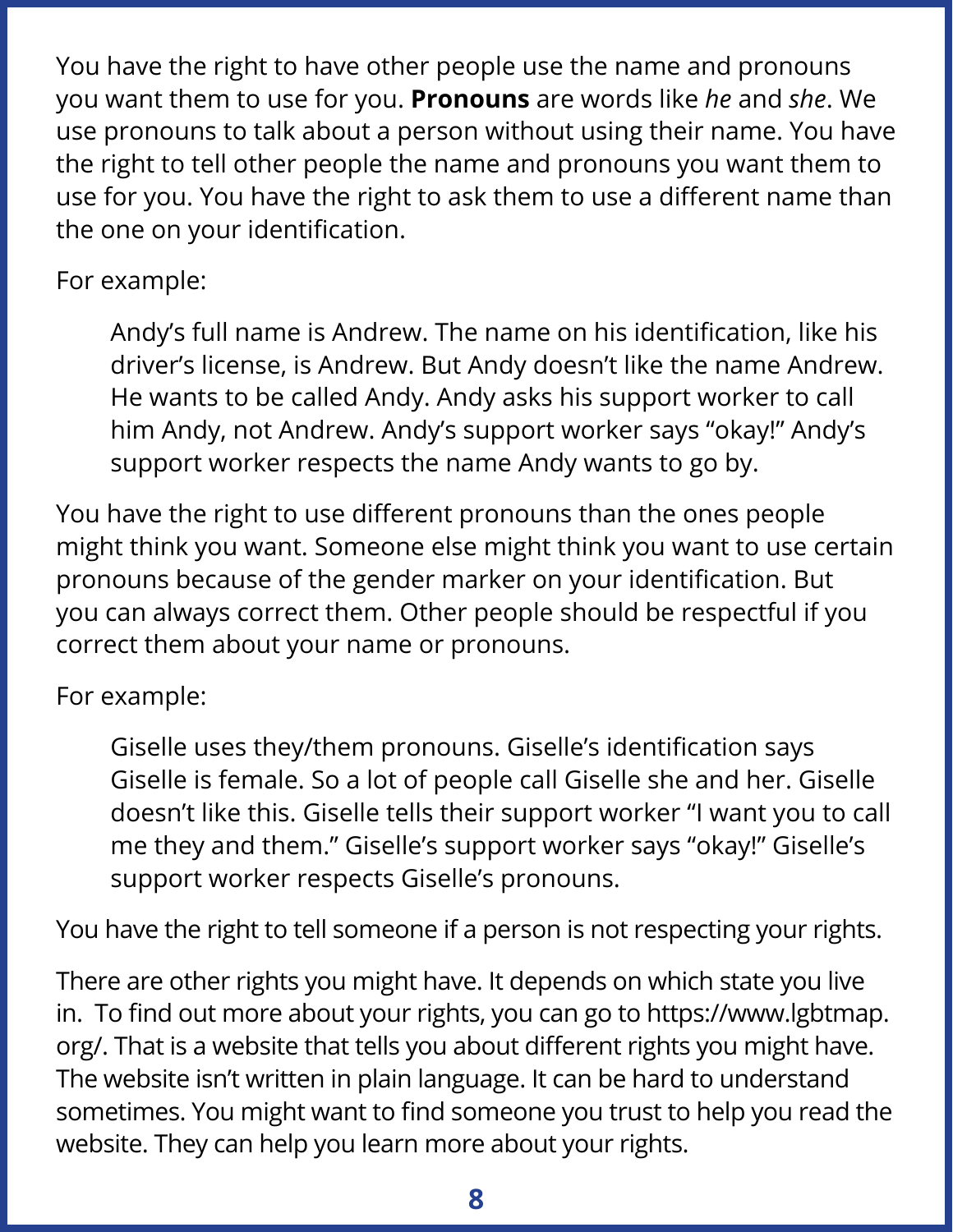# We have to fight for our rights!

The rights in Part 2 are rights that everyone should have. But discrimination happens. Sometimes, someone's rights are taken away because they are LGBTQ+. Sometimes, people's rights are taken away because they are disabled. This is wrong!

Some types of discrimination are against the law. Other types of discrimination are not against the law. It also depends which state you live in. Some states say many types of discrimination are against the law. Other states say only a few types of discrimination are against the law.

The LGBTQ+ community fought for the right to get married. We fought for the right to tell other people about who we are. We fought for the right to not be treated badly for being LGBTQ+.

We are still fighting for bans on conversion therapy.

When you are a child, you don't have some of the rights we talked about. Children usually don't have the right to:

- Make medical decisions for themselves
- Get married

When you are under guardianship, you lose some of the rights we talked about. This is wrong! When you are under guardianship, you can lose the right to:

- Get married
- Make medical decisions for yourself
- Have sex with people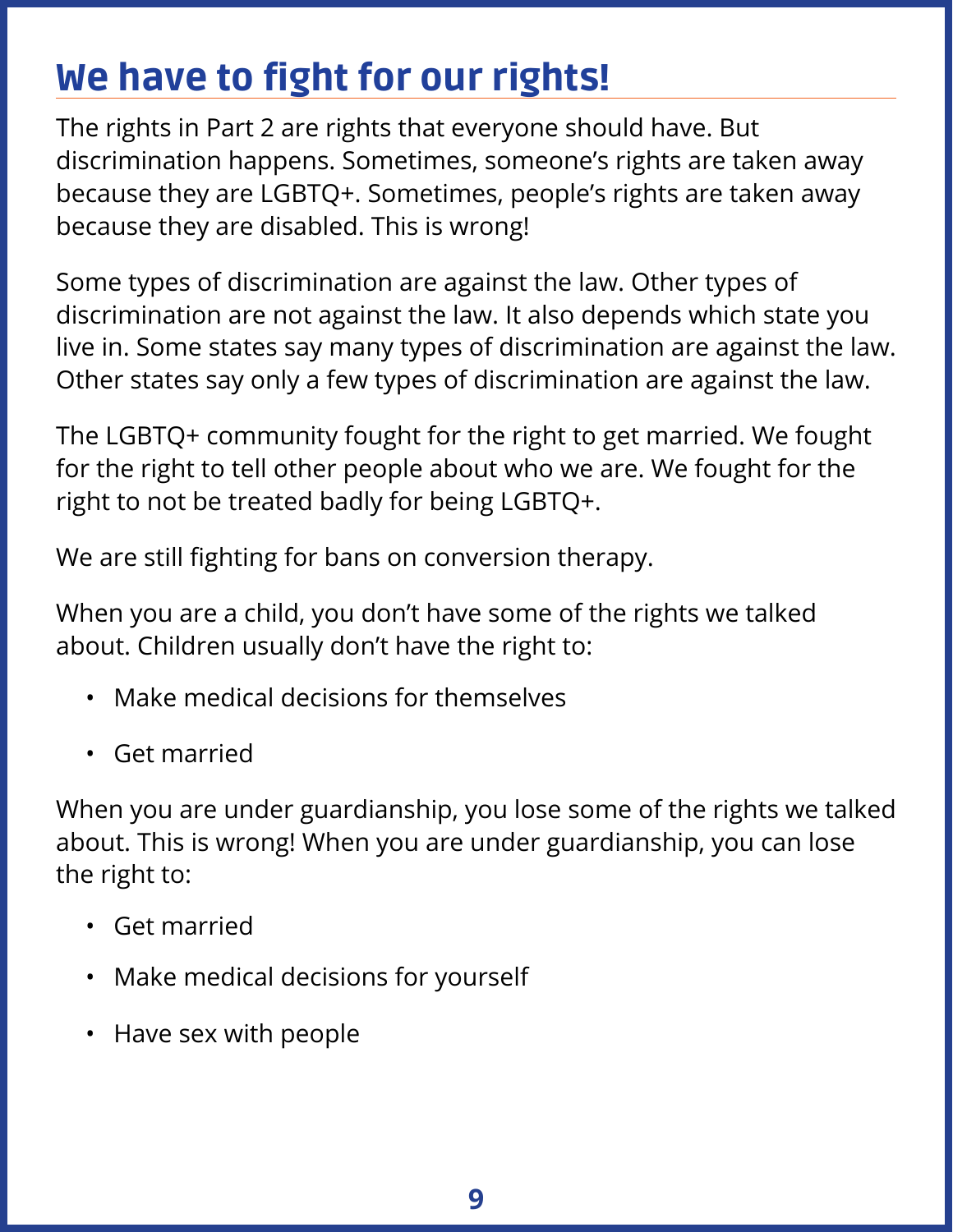Guardianship gets used to control disabled people. When someone has a guardian, the guardian can decide what the person can and can't do. If the person is LGBTQ+, the guardian could decide to send the person to conversion therapy. The guardian could decide the person isn't allowed to go on dates. The guardian could decide the person isn't allowed to buy certain things, like condoms or lubricant. Guardianship is always wrong.

There are better ways to help people than guardianship. Some people need help making decisions. But they still don't need a guardian. They could use **supported decision-making**. Supported decision-making is a way to make decisions. A person with a disability chooses someone to help them understand or communicate a decision. That person is called their supporter. The person with a disability can still make their own decision. But they have help from their supporter. You can learn more about supported decision-making [in our toolkit about it.](https://autisticadvocacy.org/policy/toolkits/choices/)

We all need to keep fighting for our rights. One way to fight is to speak up. Another way is to call your elected representatives. Another way is to create a group with other LGBTQ+ people. Another way is to talk about discrimination when it happens.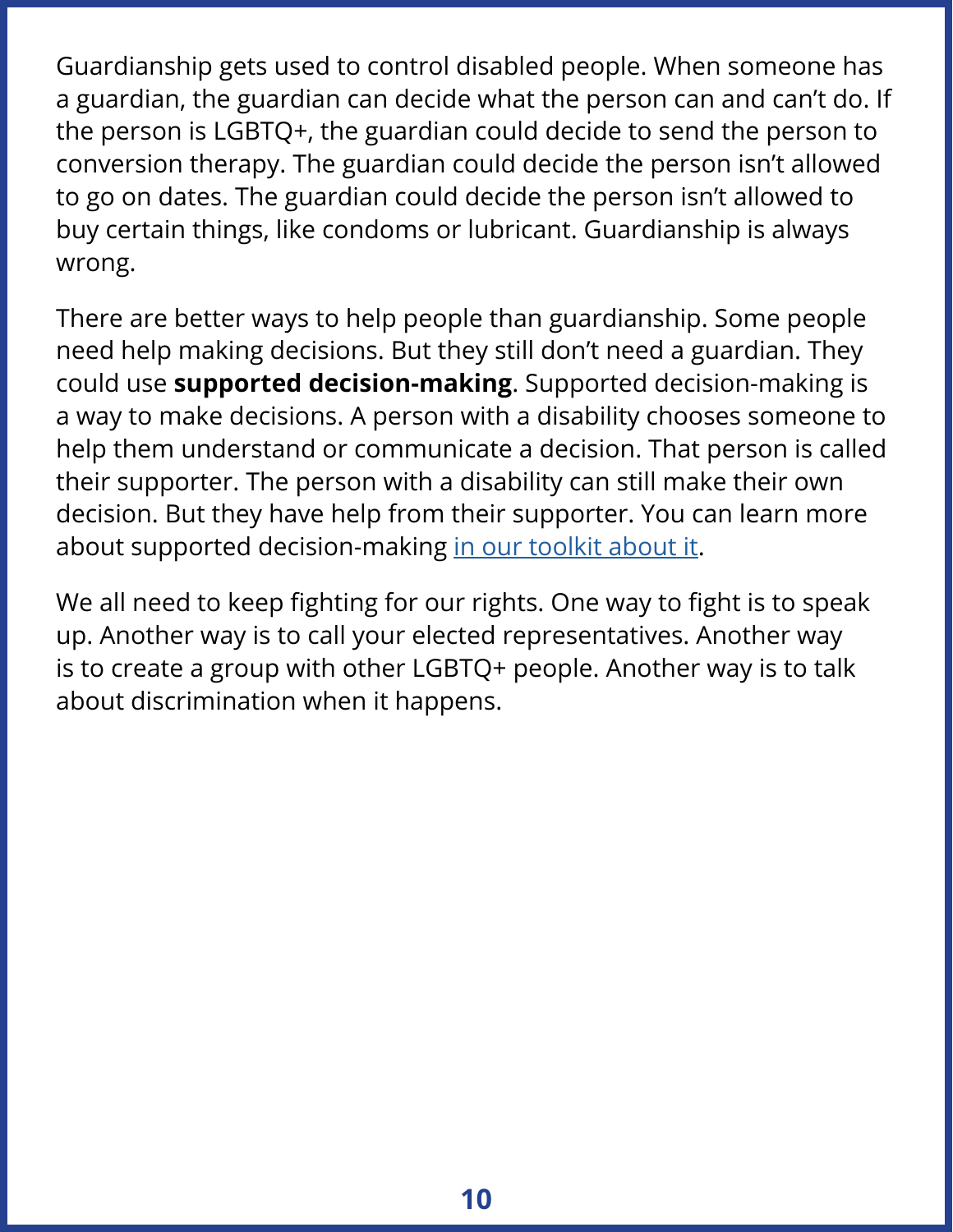# Court cases that protect your rights

There are a few cases that protect your rights as an LGBTQ+ person with disabilities. All of these cases were decided by the Supreme Court. The **Supreme Court** is the highest court in the United States. They have the final say on laws in the United States. The Supreme Court decided these cases. So, you have these rights anywhere in the United States.

The court cases are:

- Griswold v. Connecticut: A court case that says you have the right to get birth control.
- Lawrence v. Texas: A court case that says you have the right to have sex with other consenting adults.
- Olmstead v. L.C.: A court case that says you have the right to live in the community.
- Obergefell v. Hodges: A court case that says you have the right to marry another consenting adult.
- Bostock v. Clayton County: A court case that says you have the right to not be discriminated against for being LGBTQ+ at work.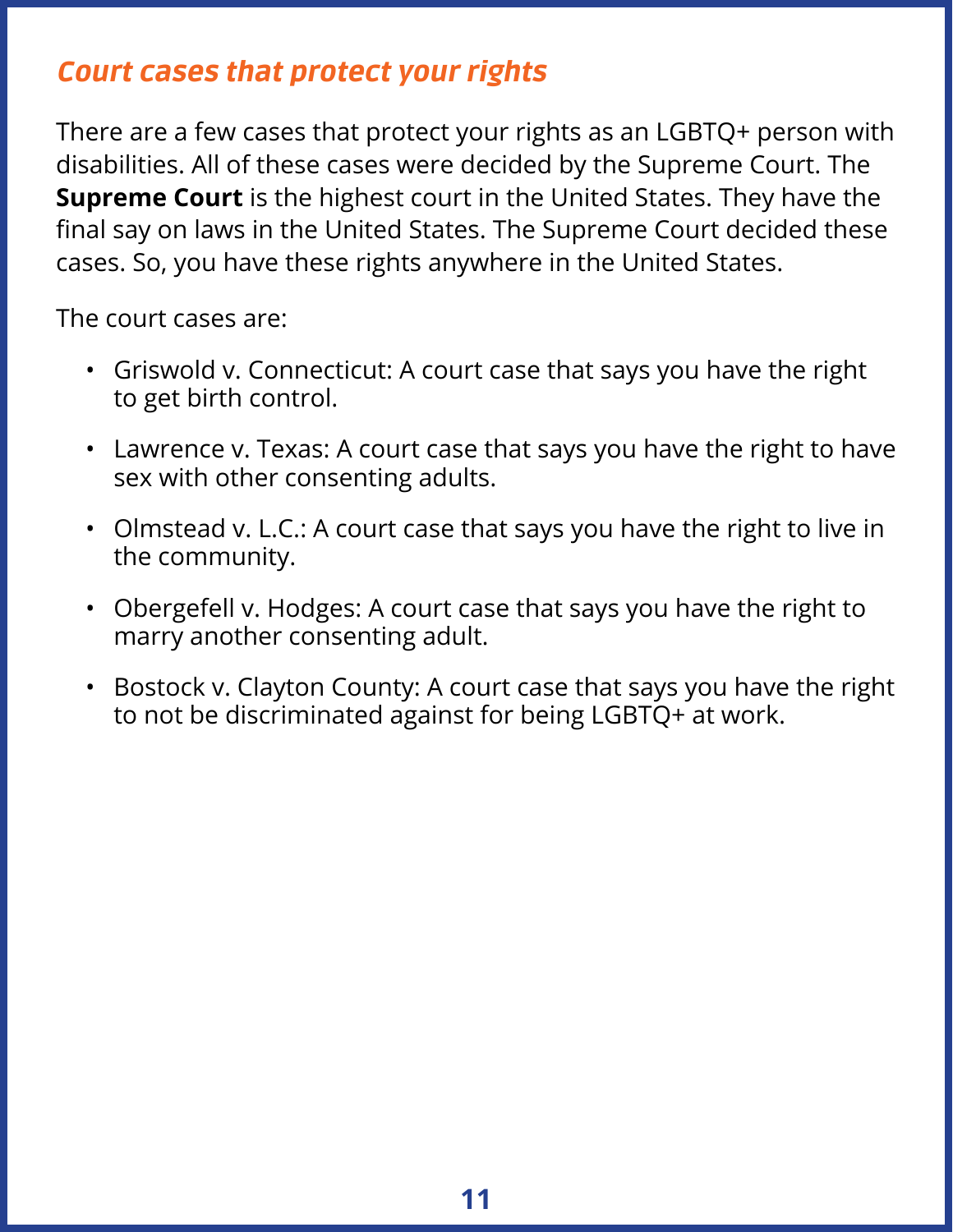# What are my rights with a support worker?

You also have all the rights from Part 2 when you have a support worker! Support workers should always respect you. They should always support your rights. Support workers shouldn't make you feel bad about yourself. They shouldn't discriminate against you. They shouldn't make you feel bad for being LGBTQ+.

Here are some more rights that you have when you have a support worker: You have the right to tell your support worker how you want them to support you in places like:

- A doctor appointment
- Running errands, like going to the bank
- Hanging out with friends

For example:

Morgan has a support worker. Morgan needs to go to the bank to fill out some paperwork. Morgan says to her support worker, "I want you to come with me. But don't try to help me unless I ask you." The support worker says "okay!"

You have the right to have your support worker come with you when you go to the doctor. You have the right to do this even if you are going to the doctor for things like:

- Sexual health care
- Transition-related health care

If you want or need your support worker there, they should come with you. They should respect you at the appointment. They shouldn't talk over you at the appointment. They shouldn't complain that they have to be there. They shouldn't make you feel bad about needing them there.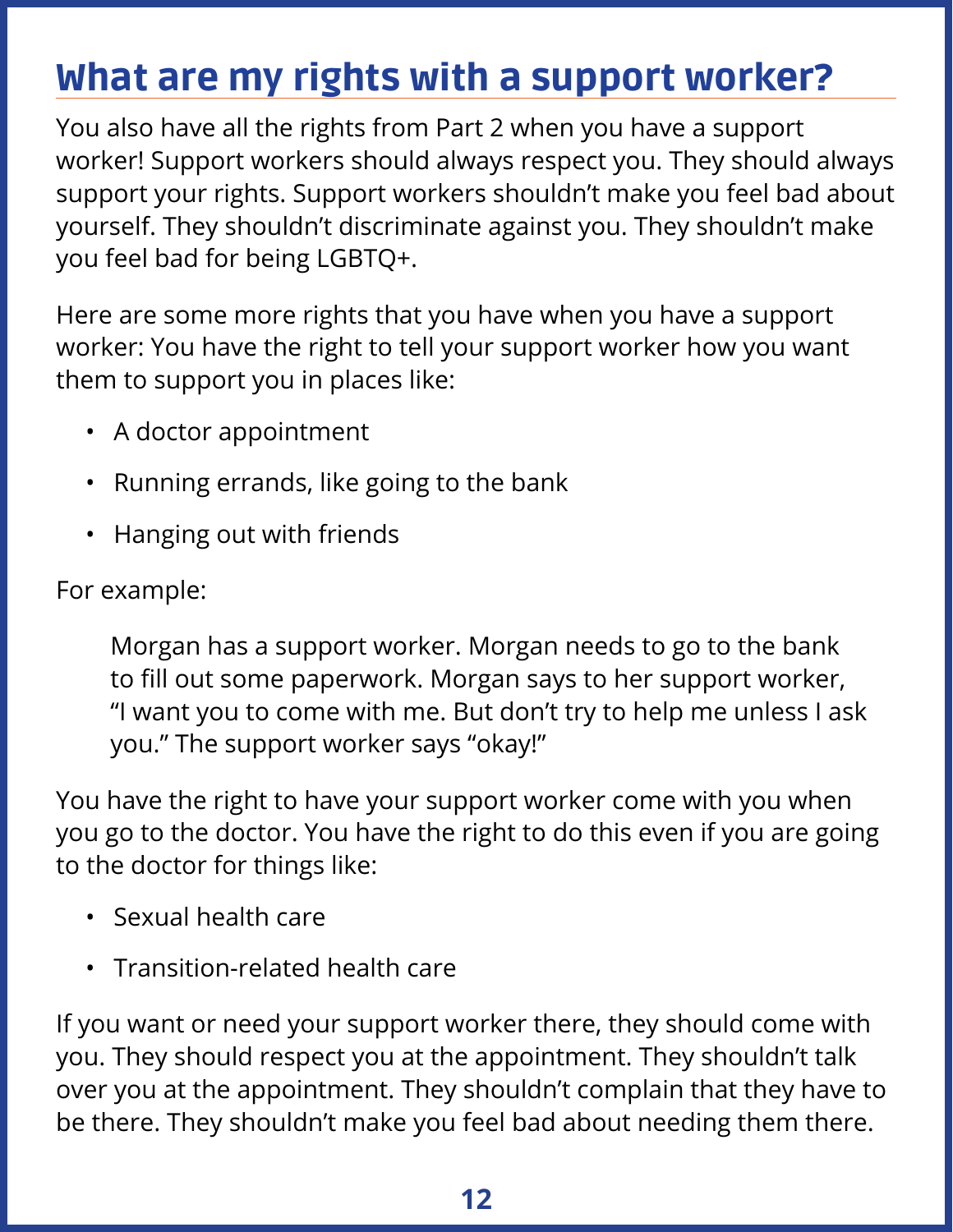For example:

Hanna is a trans woman. She is going to the doctor to get a prescription for hormones. Hanna brings her support worker with her. Hanna's support worker listens to the doctor at the appointment. They help Hanna when she wants to ask questions. The support worker doesn't complain about being at the appointment. They don't make fun of Hanna for needing them there. They don't make fun of Hanna's gender. The support worker respects Hanna.

But you don't have to bring your support worker to doctor appointments. If you want to go to doctor appointments alone, your support worker should respect that. They should let you go to doctor appointments alone.

For example:

Janice has a doctor appointment. Janice's support worker will drive Janice to the appointment. But Janice wants to go into the appointment by herself. Janice tells her support worker, "I want to go into my appointment by myself. You don't need to come in with me." Janice's support worker says "okay!" Janice's support worker respects Janice's decision.

Sometimes, you might need help taking medication. This is especially true if you are transgender or non-binary and taking hormones. If you need help with your medication, you have the right to get help from your support worker. Your support worker should help you with your medication. If your support worker needs help to give you your medication safely, you have the right to teach them how to. If you can't teach them, you have the right to have them learn how. Your support worker should always let you have access to your medication.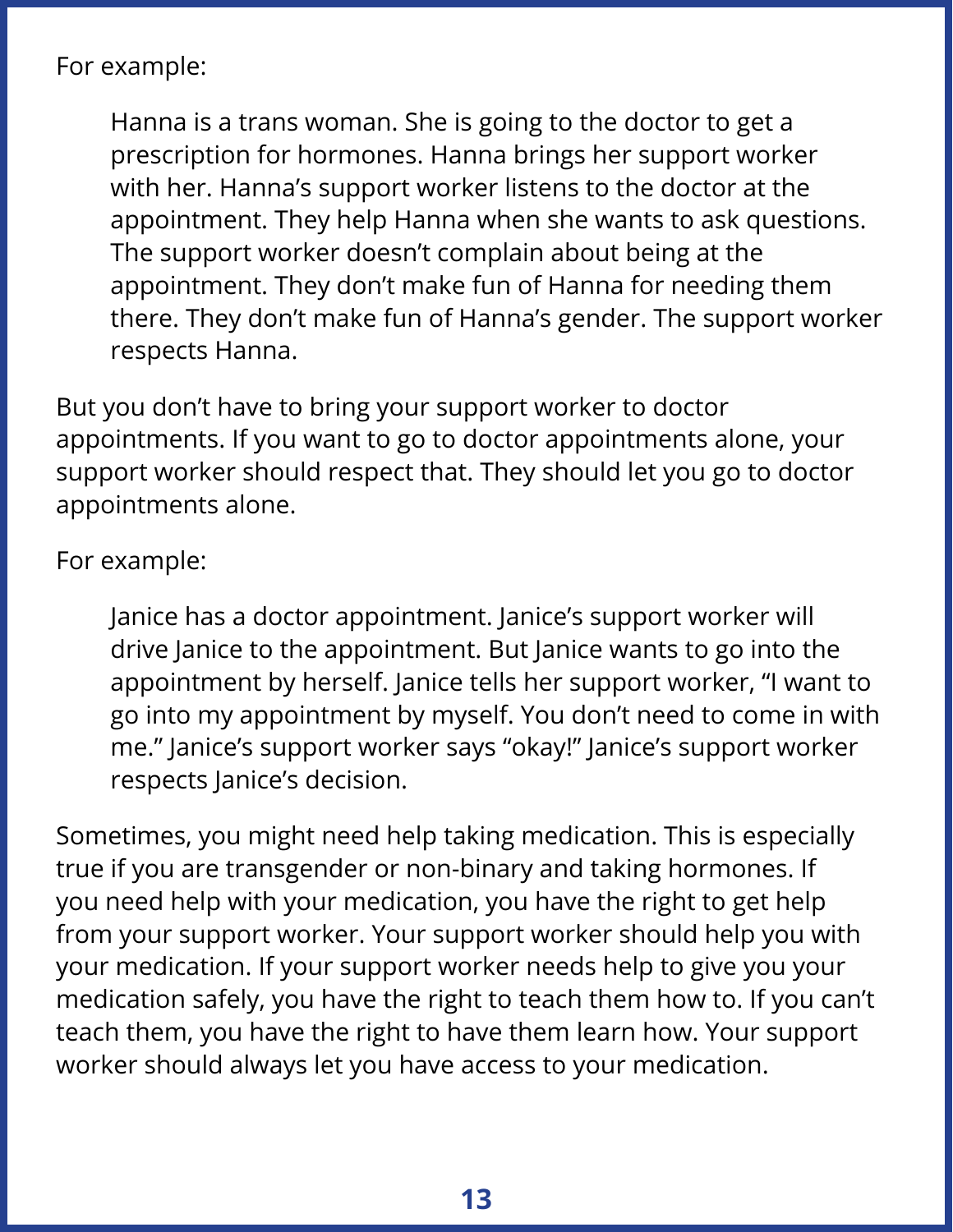For example:

Jared is a transgender man. Jared takes testosterone, a hormone. Jared takes testosterone by giving himself shots. Jared wants his support worker to help give him the shots. The support worker doesn't know how to give Jared the testosterone shots. They are worried they will hurt Jared. So Jared's support worker takes a class on how to give shots properly. They learn how to give shots. Now, they can help give Jared his shots.

You have the right to have support workers respect your privacy. This can look like 2 different ways. The first way is that you have privacy from your support workers. You don't have to tell your support workers everything. You should be able to have privacy from your support workers when they are in your home. Your support workers should respect the things in your home. If you tell your support worker not to go somewhere in your home, they should stay out of those places. And your support workers shouldn't look through your things without you saying it's okay.

For example:

Nina is a lesbian. She has a girlfriend. Nina and her girlfriend have been texting each other. Nina doesn't want her support worker to know she has a girlfriend. So she doesn't tell her support worker about her girlfriend. She also doesn't want her support worker finding the texts from her girlfriend. So Nina tells her support worker "I don't want you to look at my phone unless I say it's okay." The support worker says "Okay!" Nina's support worker respects Nina's privacy.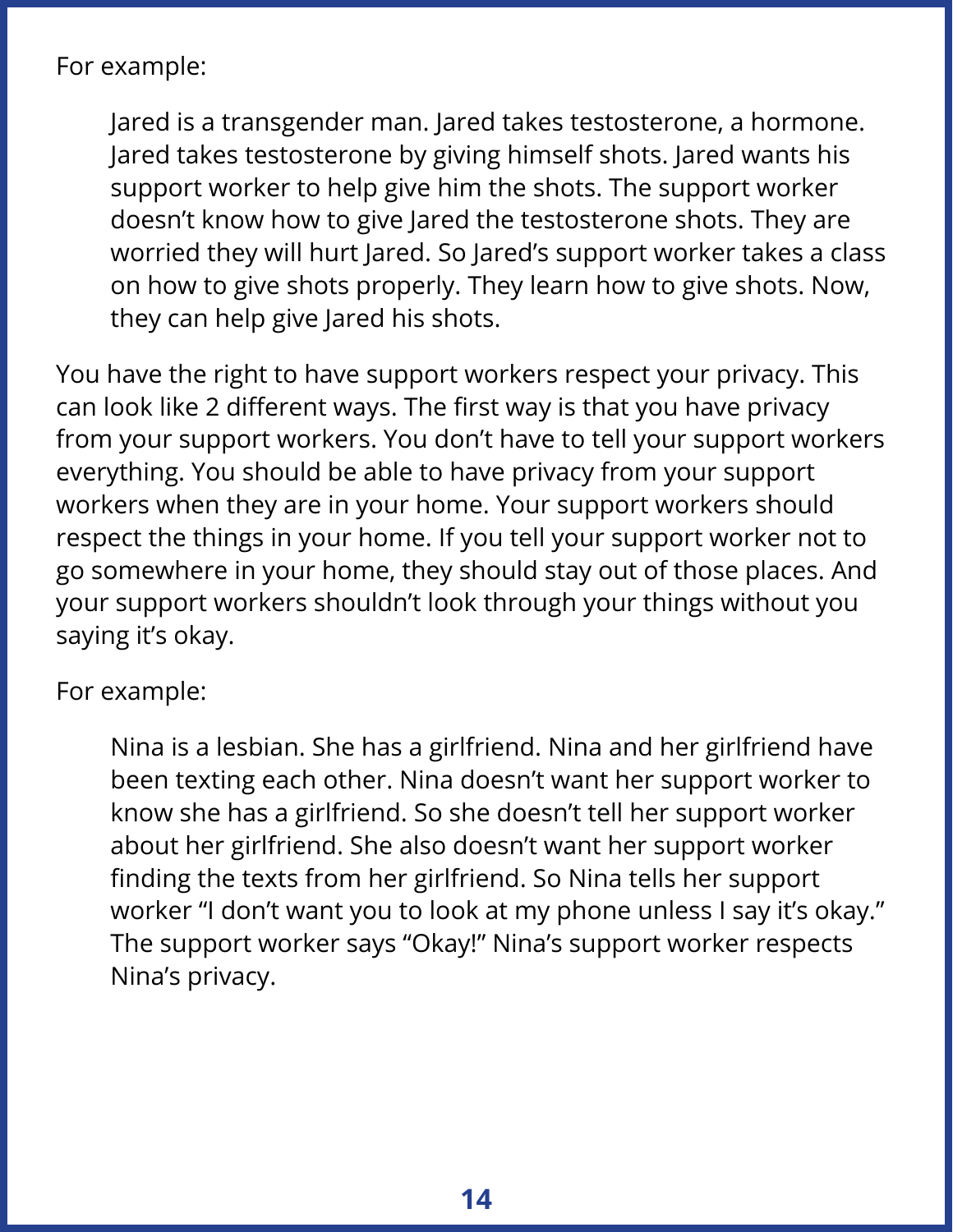The second way is that support workers shouldn't tell other people your personal business. They should only talk about you with other people in ways that you say are okay. For example, if you want support at a doctors' visit, you can tell your support worker it's okay to talk about your health with your doctor. That doesn't mean it's okay for your support worker to talk to your doctor about other private things. Your support workers should have discretion about what they tell other people. Discretion is the ability to keep a secret.

For example:

Kian is gay. He has a boyfriend. Kian's support worker has met his boyfriend. Kian's support worker is talking to Kian's family. They are talking about Kian coming to visit his family. Kian's support worker doesn't tell Kian's family about Kian's boyfriend. Kian's support worker respects Kian's privacy.

Here is another example:

Marta is pansexual. She has a girlfriend, Jamaica. Marta is in the hospital. She has had an emergency. Marta's support worker is talking to Marta's doctor. Marta's doctor asks, "Who should I talk to because Marta is in the hospital?" Marta's support worker says "You should talk to her girlfriend, Jamaica." Marta's support worker only tells the doctor about Jamaica because the doctor needs to know.

You have the right to privacy around your money and bank accounts. Your support worker should let you spend your money how you want. They shouldn't stop you from spending money, unless you ask them to. They shouldn't ask a lot of questions about how you spend your money. If you wanted to spend money on sexual things, like condoms, they should help you do that.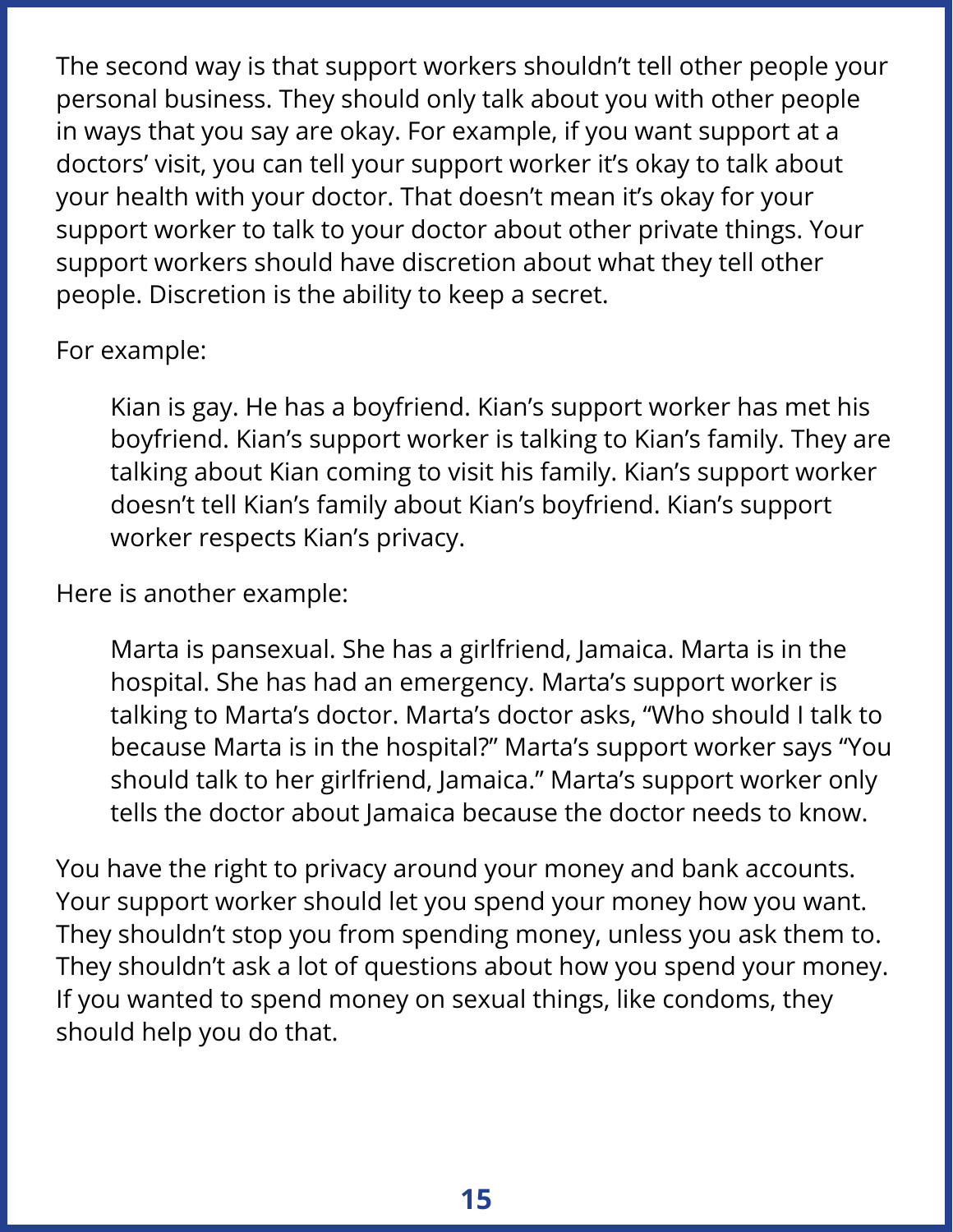You have the right to get help from your support worker to be part of your community. If you are LGBTQ+, you might want to go to LGBTQ+ community events. You have the right to bring your support worker with you. Your support worker shouldn't act weird about going to the event. Even if your support worker isn't LGBTQ+, they should still support you. That's their job.

### For example:

Ruben is bisexual. He wants to go to a pride parade. Ruben asks his support worker, "Will you take me to the pride parade?" His support worker says "Okay!" Ruben's support worker respects his right to go to community events.

If you want to go on dates with other people, you have the right to get help from a support worker to go on dates. You have the right to decide whether you want the support worker to stay with you during the date. If your support worker stays with you during the date, they should be polite. They should only help as much as you need them to help. They shouldn't talk over you. They shouldn't tell your date your private business.

### For example:

Malak is going on a date. She needs her support worker to drive her to the date. But she doesn't want her support worker to stay with her during the date. So she tells her support worker they can go home and come back to pick her up later. The support worker says "okay!" They respect Malak's privacy.

Here is another example:

Caleb is going on a date. Caleb needs support during their date. So they ask their support worker to come with them. During the date, Caleb's support worker sits quietly off to the side. The support worker helps Caleb when they need help. The support worker doesn't speak over Caleb. The support worker doesn't talk about Caleb's private business. The support worker respects Caleb's privacy.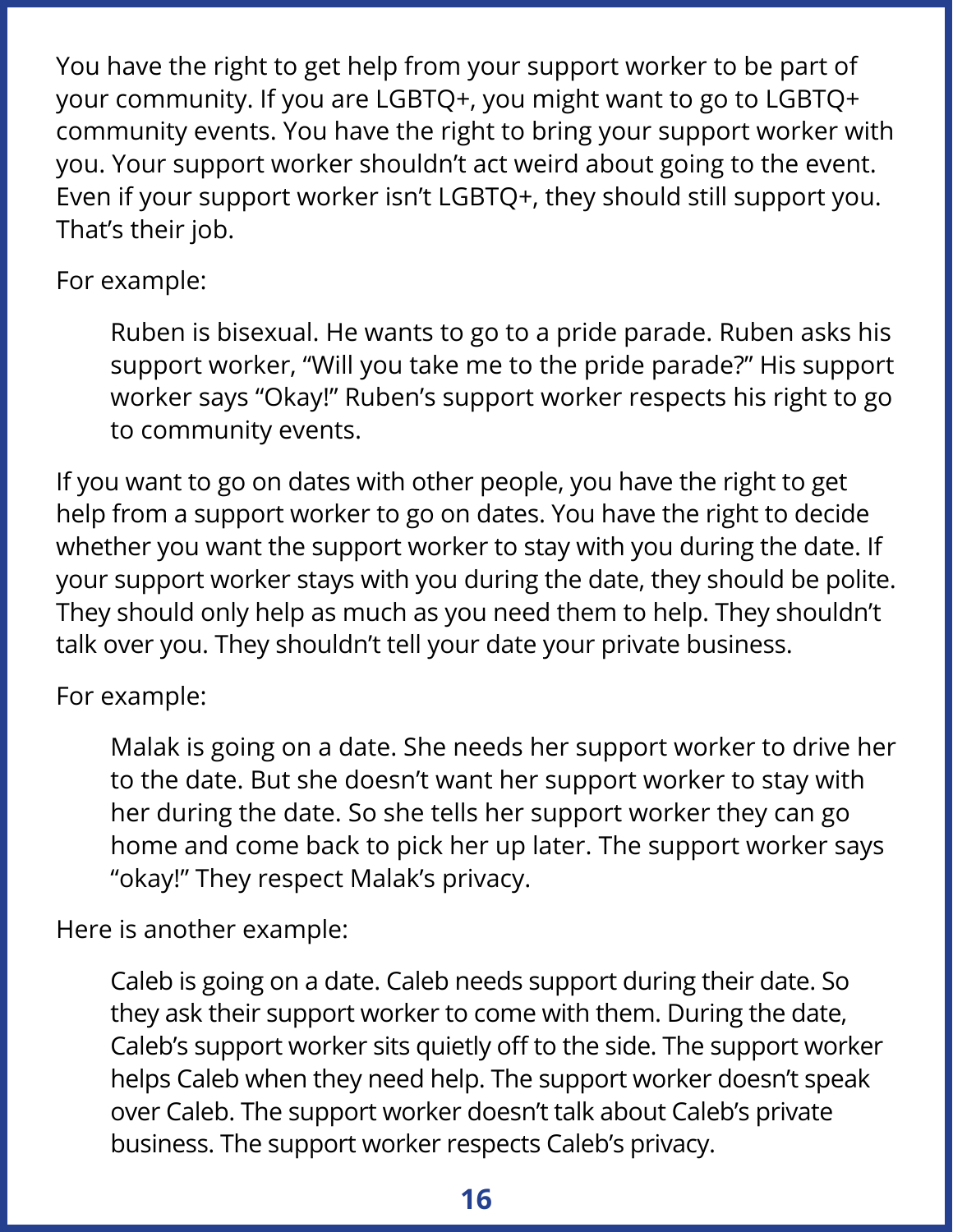You might want to use dating apps. Dating apps are websites where you can meet people to go on dates with. You have the right to get help from a support worker to use dating apps.

For example:

LiAnn is bisexual. She wants to find a girlfriend. LiAnn wants to use a dating app for LGBTQ+ women. But LiAnn isn't sure how to. She asks her support worker for help. The support worker shows LiAnn how to use the dating app. They help LiAnn write about herself. They help LiAnn set up a profile on the dating app. The support worker respects LiAnn.

Sometimes, it can be hard to know if people on dating apps are safe people. You have the right to have your support worker help you figure out if someone is safe, if you want that help. You have the right to have your support worker help you be safe when going on dates, if you want that help. You have the right to have your support worker help you come up with a plan of how you will keep yourself safe on dates, if you want that help.

For example:

Mark is flirting with Joe on a dating app. It is going well. Then, Joe asks Mark for money. Mark doesn't know what to do. So he asks his support worker, "I need some help. Should I give Joe money?" Mark's support worker says, "It is up to you. But people on dating apps should not ask you for money."Mark thinks about this. He decides to stop talking to Joe.

But your support worker shouldn't say you can't use a dating app because they think it's not safe. They shouldn't say you can't go on a date because they think it's not safe. They shouldn't say you must need help because you are LGBTQ+. And they shouldn't say you must need help because you have a disability. Your support worker should only help you with making a plan if you want that help.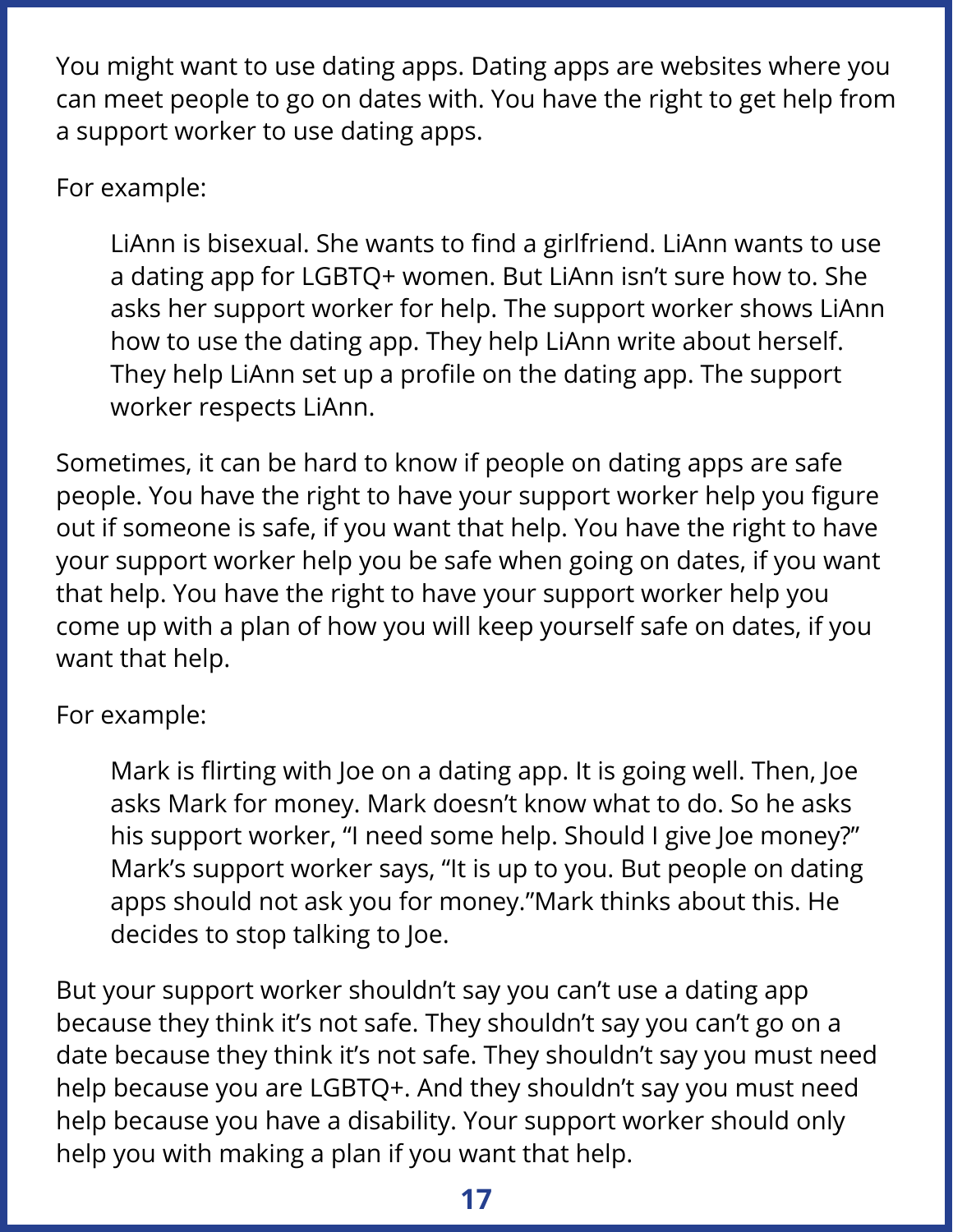You have the right to make your own decisions, even if your support worker disagrees. You have the right to make your own decisions, even if those decisions might end badly. This right is called dignity of risk. **Dignity of risk** means that you have the right to take risks, even if those risks might end badly. Your support worker shouldn't stop you from taking risks just because they don't agree. Your support worker could explain to you why they don't agree with a risk. They could offer you other choices that they think are less risky. But they still need to let you make your own decisions. They still need to let you do what you think is best.

You have the right to spend the night with someone you are dating or having sex with if you both want to. This can be going to the person's house. Or it can be inviting the person over to your house. You have this right even when you have a support worker with you.

For example:

Marita has a support worker at her house all day and all night. Marita wants to have her girlfriend spend the night at her house. Marita talks to her support worker about this. Marita says, "I just want you to know my girlfriend will be spending the night tonight." Marita's support worker says "okay!" Marita's support worker respects Marita's choices.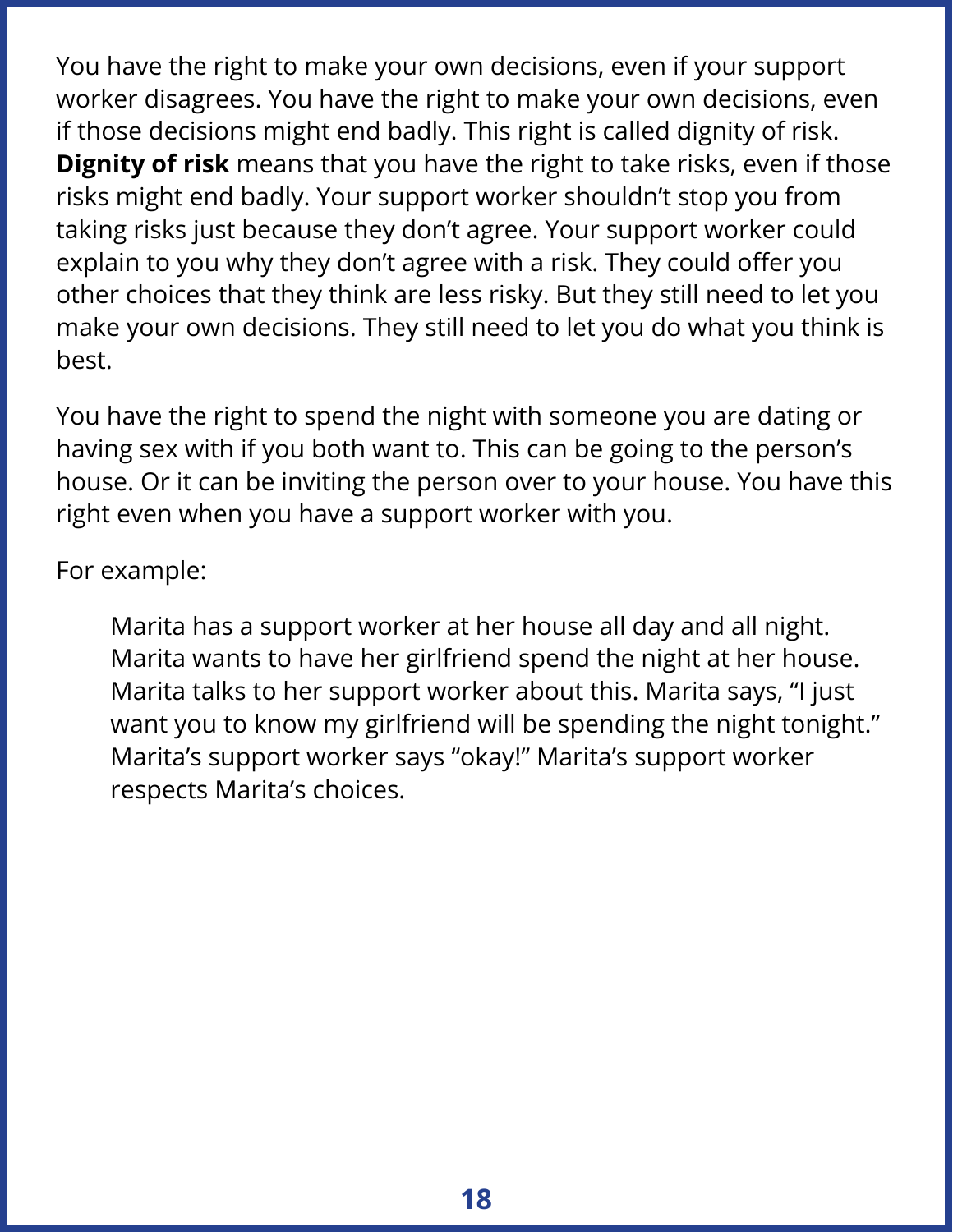You have the right to have sex with other consenting adults. You have the right to ask your support worker to help you get ready to have sex. For example:

Allie uses a wheelchair because of their disability. Their disability makes it hard to get dressed or undressed. So they have a support worker to help them get dressed or undressed. Allie's support worker also helps them get in or out of their wheelchair. Allie wants to have sex with their boyfriend. They need help to get undressed. They need help to get in bed. Allie's support worker helps them get undressed. The support worker helps them get into bed. Then the support worker leaves Allie and their boyfriend alone. The support worker lets Allie and their boyfriend have sex in private.

You have the right to have your support worker help you with things you need to do to have sex with someone else. But you should never do sexual things with your support worker. Your support worker should never ask you to do sexual things with them. If a support worker asks you to do sexual things, you can tell someone and get a different support worker.

We already talked about that you have the right to have children. If you have children, you should have the right to get help to take care of them from your support worker.

For example:

Zizzy is disabled. She has a baby. Zizzy needs support to take care of her baby. Zizzy's support worker helps her take care of her baby. Her support worker helps her wash her baby's clothes and feed her baby. Zizzy's support worker treats Zizzy and her baby with respect.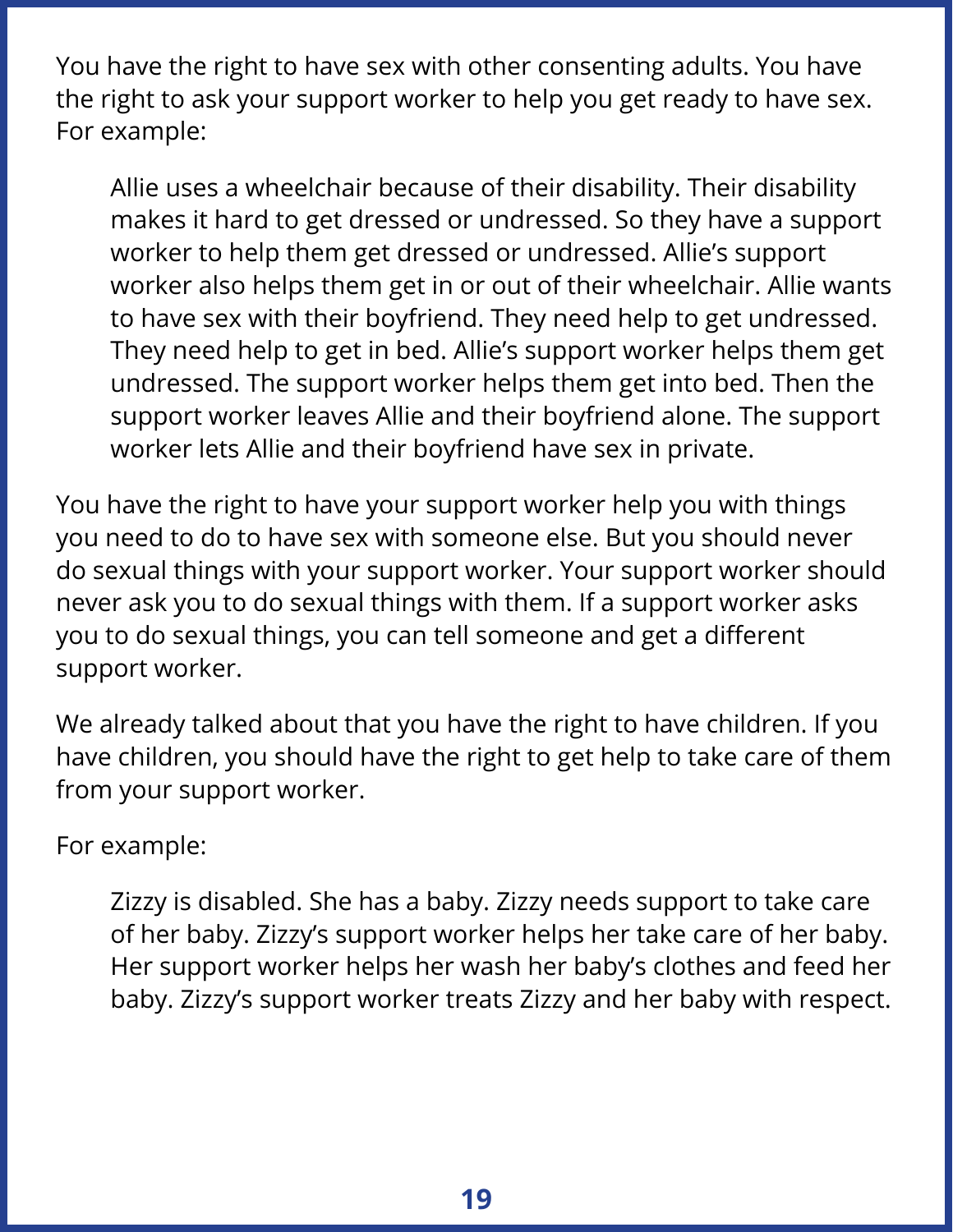Sometimes, support workers can't or won't help take care of children. Their agency, or the state, has rules about what support workers can and can't help with. If there are rules that stop your support worker from helping you take care of children, those rules are wrong. Parenting is a part of life for many people with disabilities. We should be able to get support for parenting.

We already talked about that you have the right to have safe sex. You have the right to get safer sex supplies, like condoms and lubricant. You have the right to get birth control. Birth control is medication that makes it so you can't get pregnant as long as you keep taking it. You have the right to have your support worker help you with all these things. You have the right to ask your support worker questions about how to use these things.

For example:

Connor wants to go to the store to buy condoms. He needs help getting to the store. And he needs help not getting lost at the store. So Connor asks his support worker for help. Connor's support worker takes him to the store. The support worker helps Connor buy condoms. The support worker doesn't judge Connor. They don't make fun of him. The support worker treats Connor with respect.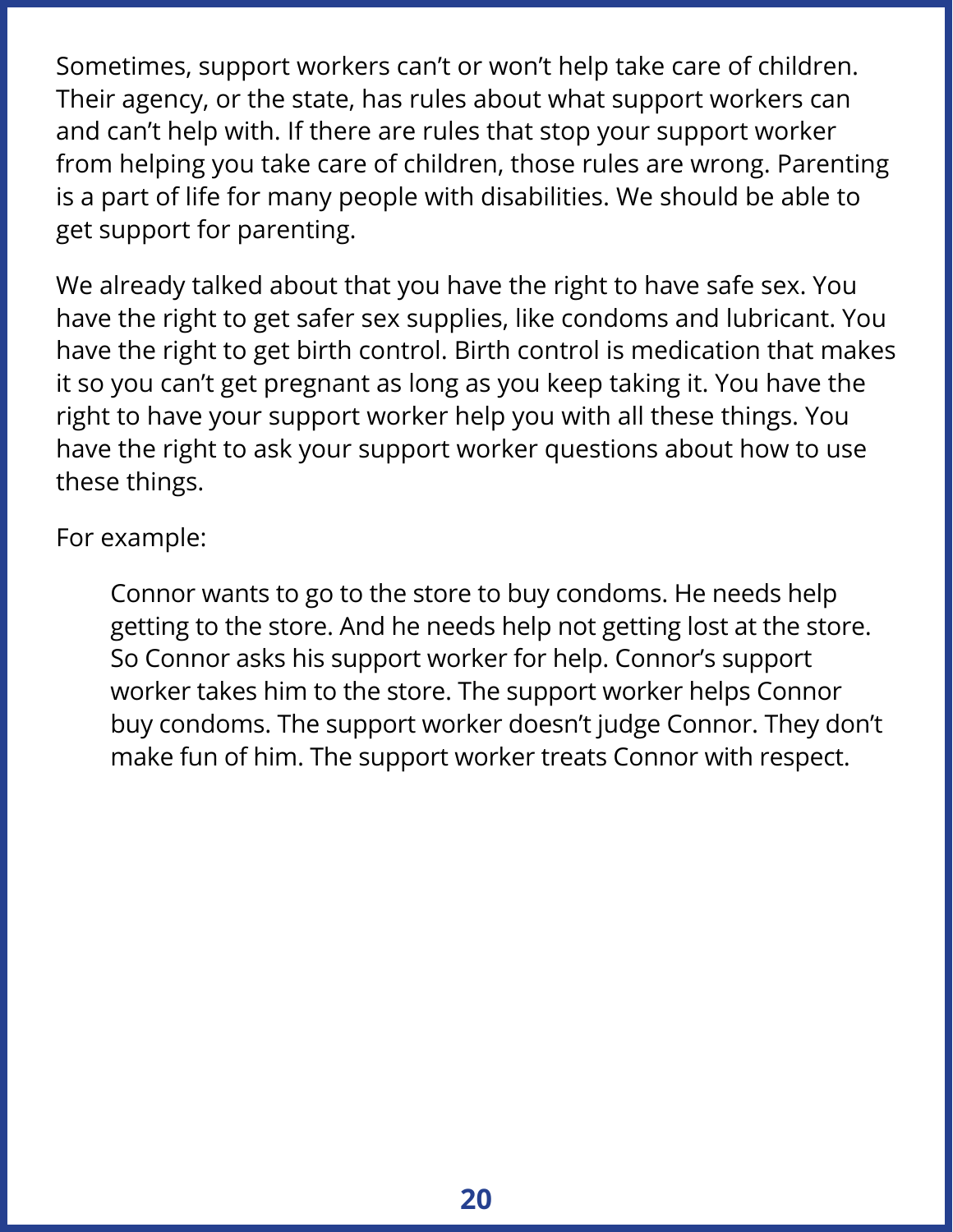Some people use AAC because they cannot speak. AAC can be things like:

- Pointing to pictures on an iPad
- Using a letterboard to spell out words
- Typing messages on a computer

If you are an AAC user, you have the right to get help putting words to talk about sex and dating into your device. Your support worker should help you with this if you ask.

For example:

Tameka is an AAC user. She uses an AAC device with lots of symbols on it. Tameka can't read. She needs someone to help her put words in her device. Tameka has a girlfriend. She wants to be able to talk to her girlfriend about dating and sex. So Tameka's support worker helps her put words about dating and sex into her device. The support worker respects Tameka's rights.

You have the right to talk about the people you date using the words you choose. Your support workers should use the words you tell them, like boyfriend or girlfriend, when they talk about the people you date. They shouldn't use other words, like just friends, to talk about the people you date.

For example:

Amir is gay. He has a boyfriend, Ben. Amir calls Ben his boyfriend. Amir wants other people to call Ben his boyfriend. But Amir's support worker doesn't like that Amir is gay. Amir's support worker doesn't say that Ben is Amir's boyfriend. Instead, Amir's support worker says that Ben and Amir are "just friends." Amir's support worker does not respect Amir's rights.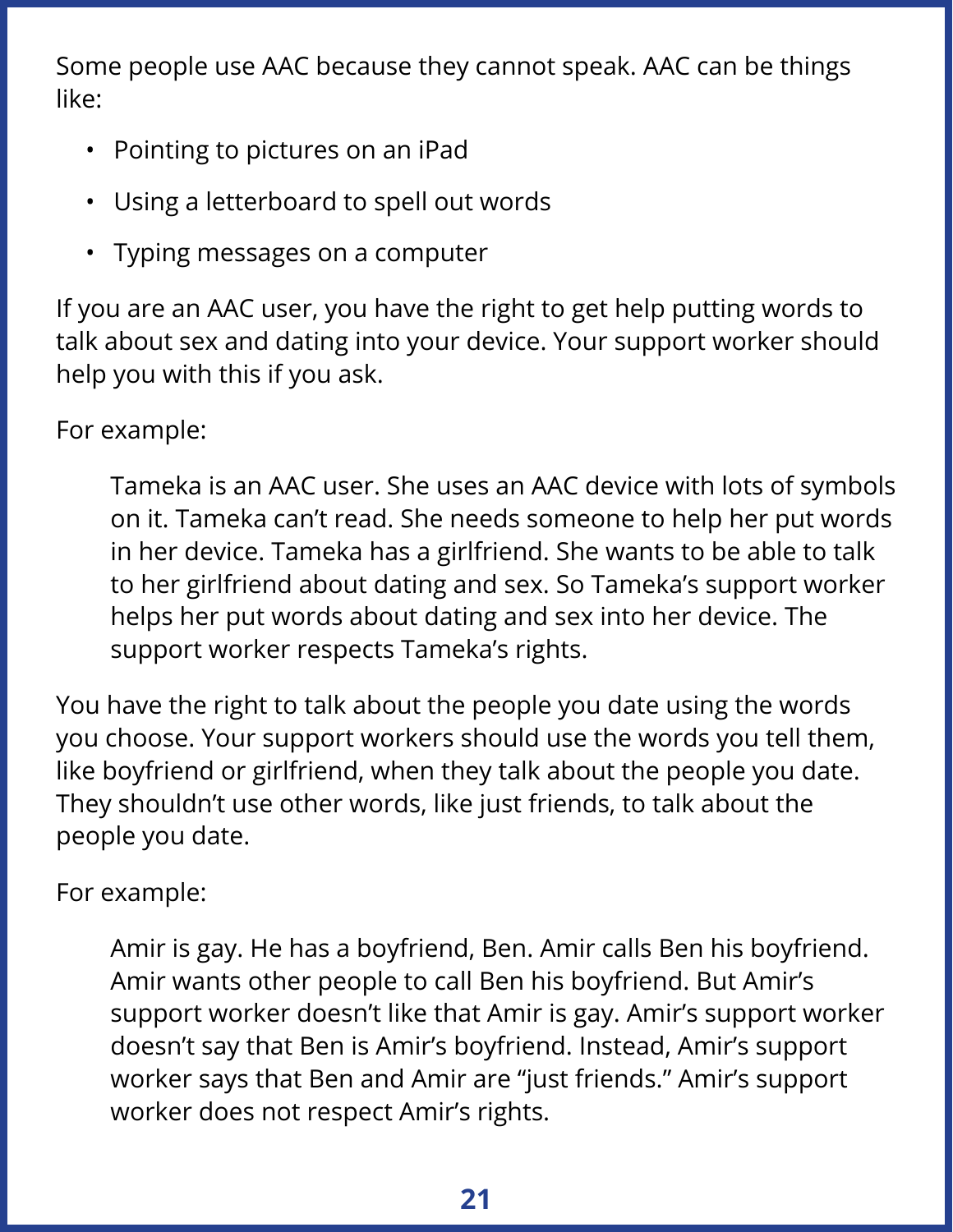Your support worker might not always agree with your choices. They might make different choices if they were in your situation. But they should still support you. They should still respect your choices. They should still help you do the things you choose. If you need help making a choice, your support worker can help you. They could talk about different choices you could make. But you should still be the one making the choice.

Remember, you are in control of your life! Your support worker is there to help you. They don't get to make choices for you. If they make choices for you, you're not in control. You can read our toolkit, ["Who's in](https://autisticadvocacy.org/policy/toolkits/in-control/)  [Control?](https://autisticadvocacy.org/policy/toolkits/in-control/)", to learn more about being in control of your services.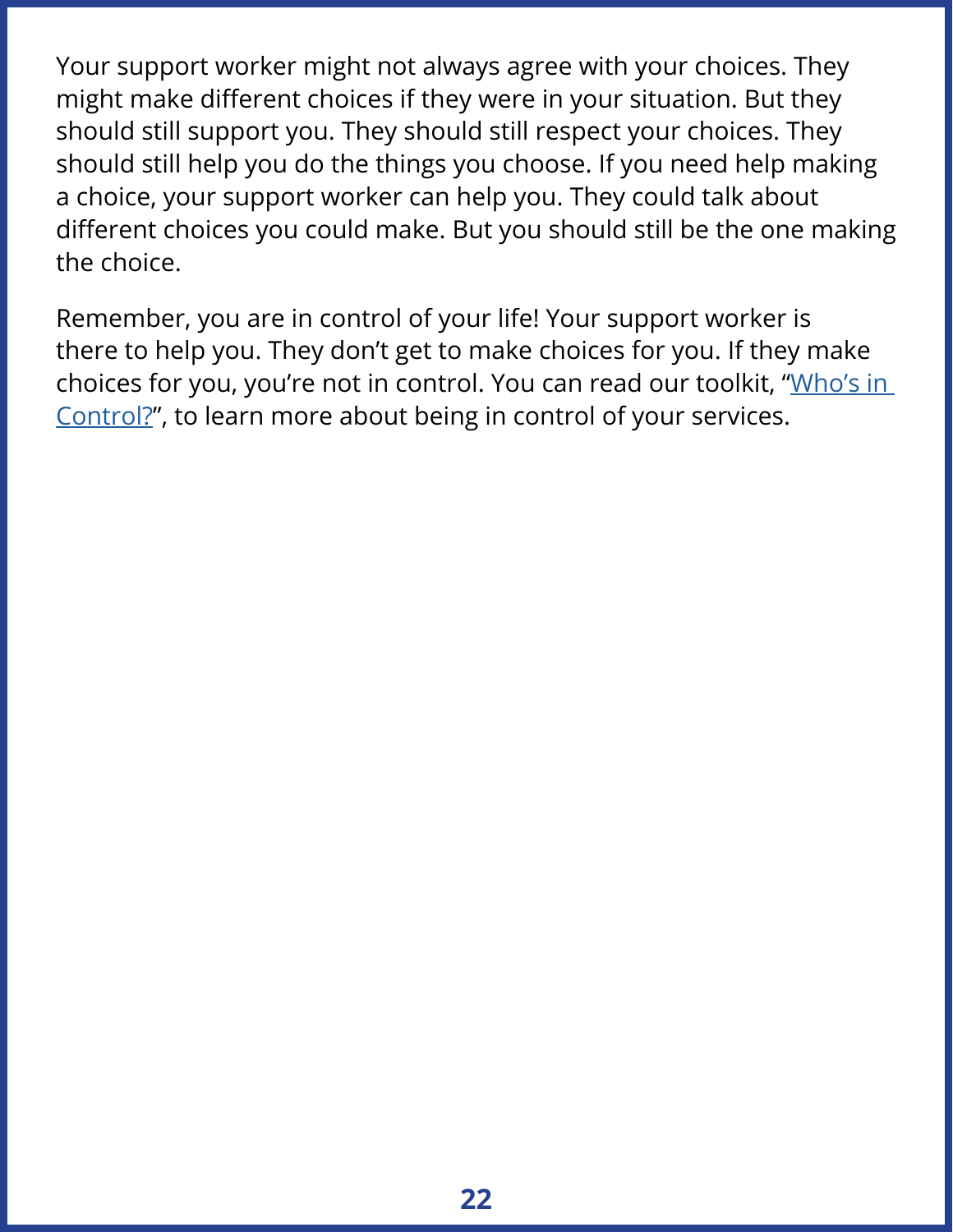# What does respect look like?

Respect can look a lot of different ways. Some different ways support workers can respect you are:

• Being aware of the cultures you come from. **Culture** is the way people live their lives. Culture is also the things people believe, and the history a group of people has. Culture can also include things like the language or languages you speak, the foods you eat, the religion you practice, and the things you do for fun. People with intellectual disabilities have a culture. LGBTQ+ people have a culture.

Sometimes you and your support person will be from different cultures. This is a good thing. We can respect each other's cultures. Support workers shouldn't try to force their own culture on you. They should know how their culture might affect their work with you. They should make sure their culture doesn't get in the way of working with you.

- Asking you what respect looks like for you. Different people have different ideas about what respect looks like for them. What respect looks like for you might not look like what other people think respect looks like for them.
- Supporting you in the things you do.
- Asking if you want to try new things.
- Listening when you have something to say.
- Understanding if you need some time alone.
- Letting you know it's okay to ask for help.
- Asking if it's okay to touch you if they need to touch you.
- Saying nice things about you or to you.
- Getting to know your friends and family, if you want them to.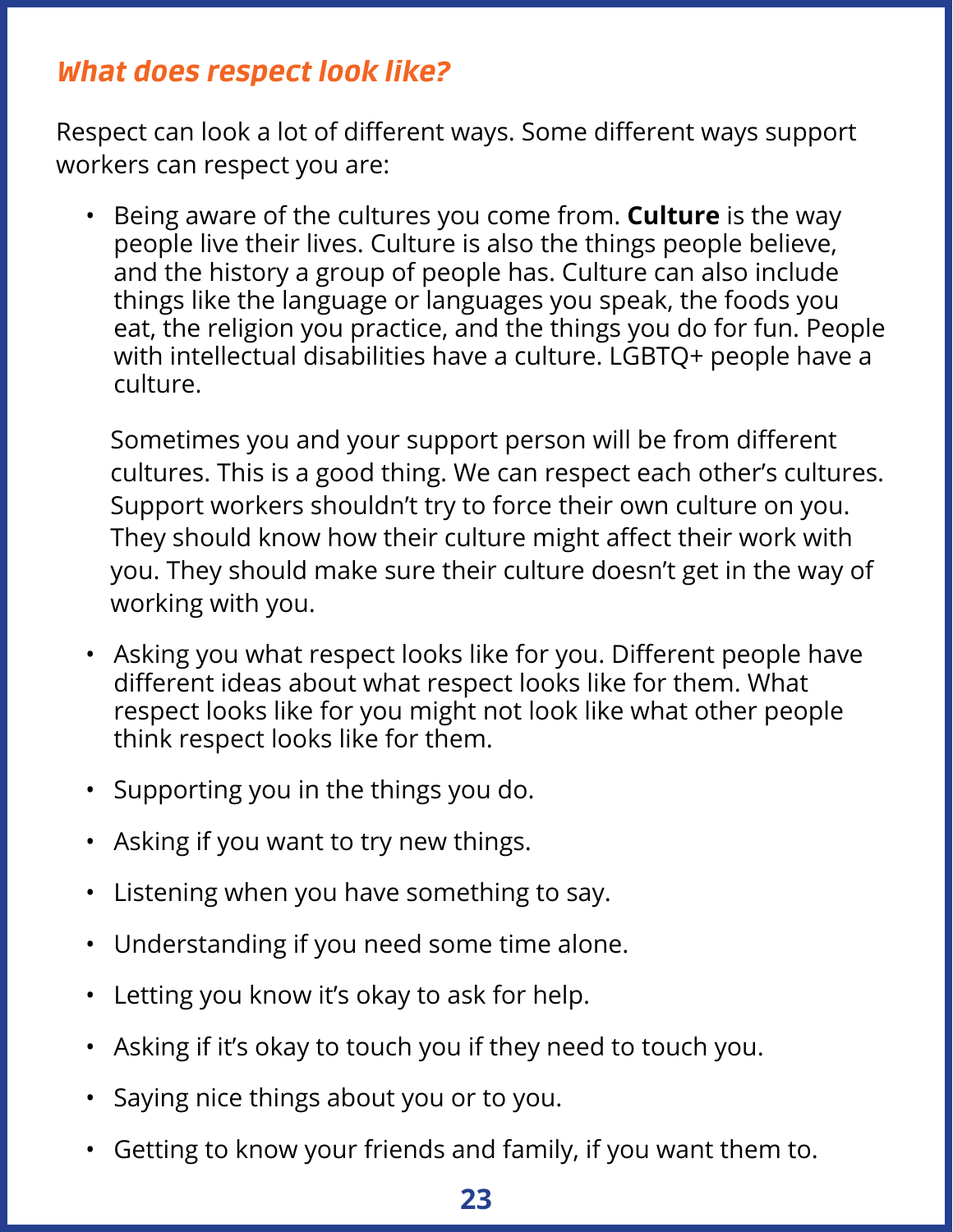- Respecting and using your name and pronouns.
- Understanding that sometimes people's names and pronouns can change.
- Listening when you say no.
- Paying attention to you when you need it.
- Giving you the help you need, like help cooking or going to the bathroom, when you need it.
- Doing things you ask them, like cleaning up the house, when you ask them to.
- Being on time when they're working with you.
- Letting you know that they are going to be late.
- Treating you like an adult.
- Letting you speak for yourself when you want to.
- Respecting your privacy and not sharing information about you.
- Helping you when you are out in the community.
- Helping you find community events you want to go to.
- Letting you dress how you want.
- Helping you get the medical care you need.
- Answering your questions. Or, if they don't know the answer, helping you find ways to answer the question.
- Helping you go on dates if you want to.
- Being respectful when you have people (like partners or friends) over.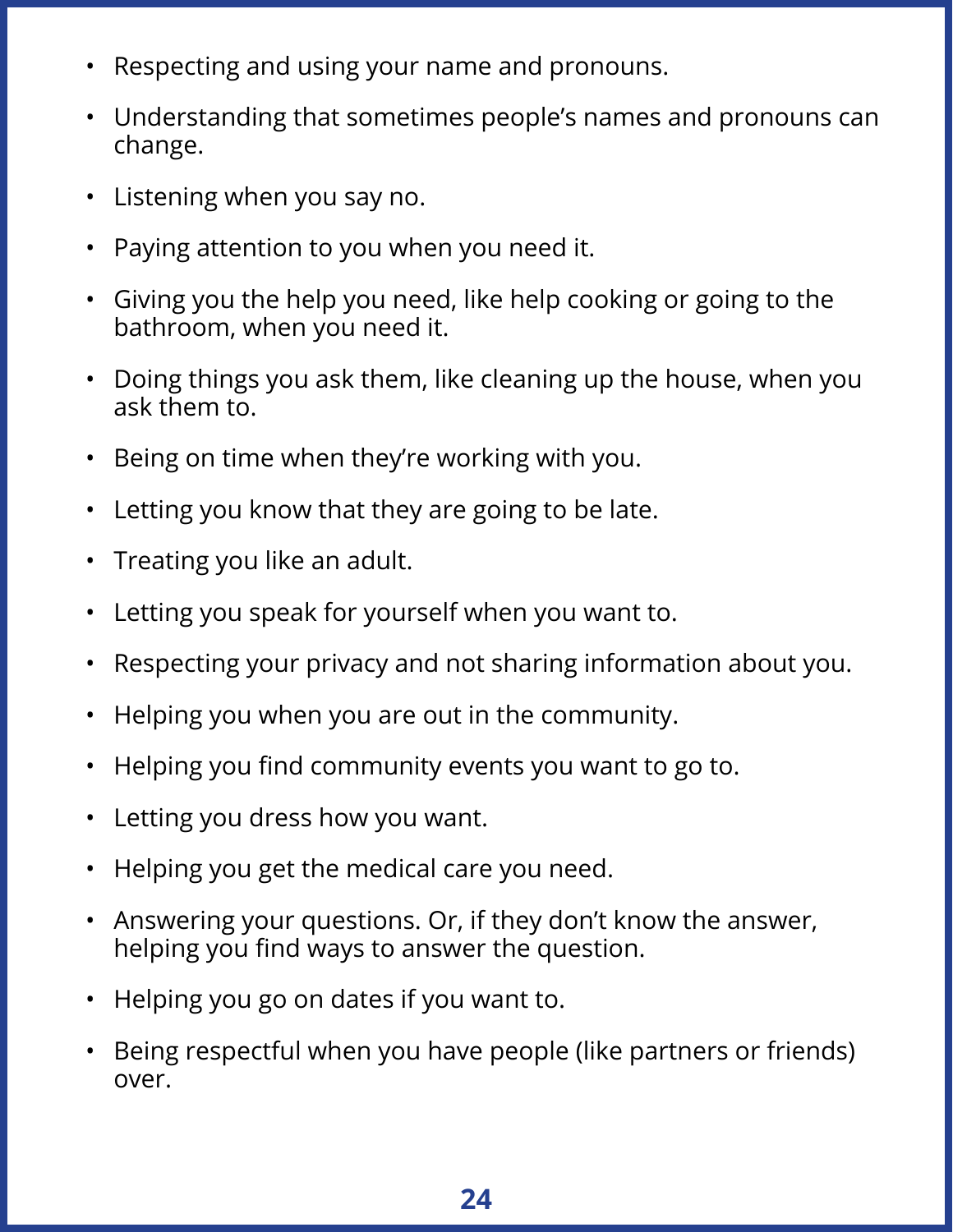- Speaking up when someone else treats you badly. Or, if you don't want your support worker to speak up, helping you speak up for yourself.
- Asking how you want them to help instead of just assuming what help you need.
- Learning about the communities you belong to, like the LGBTQ+ community.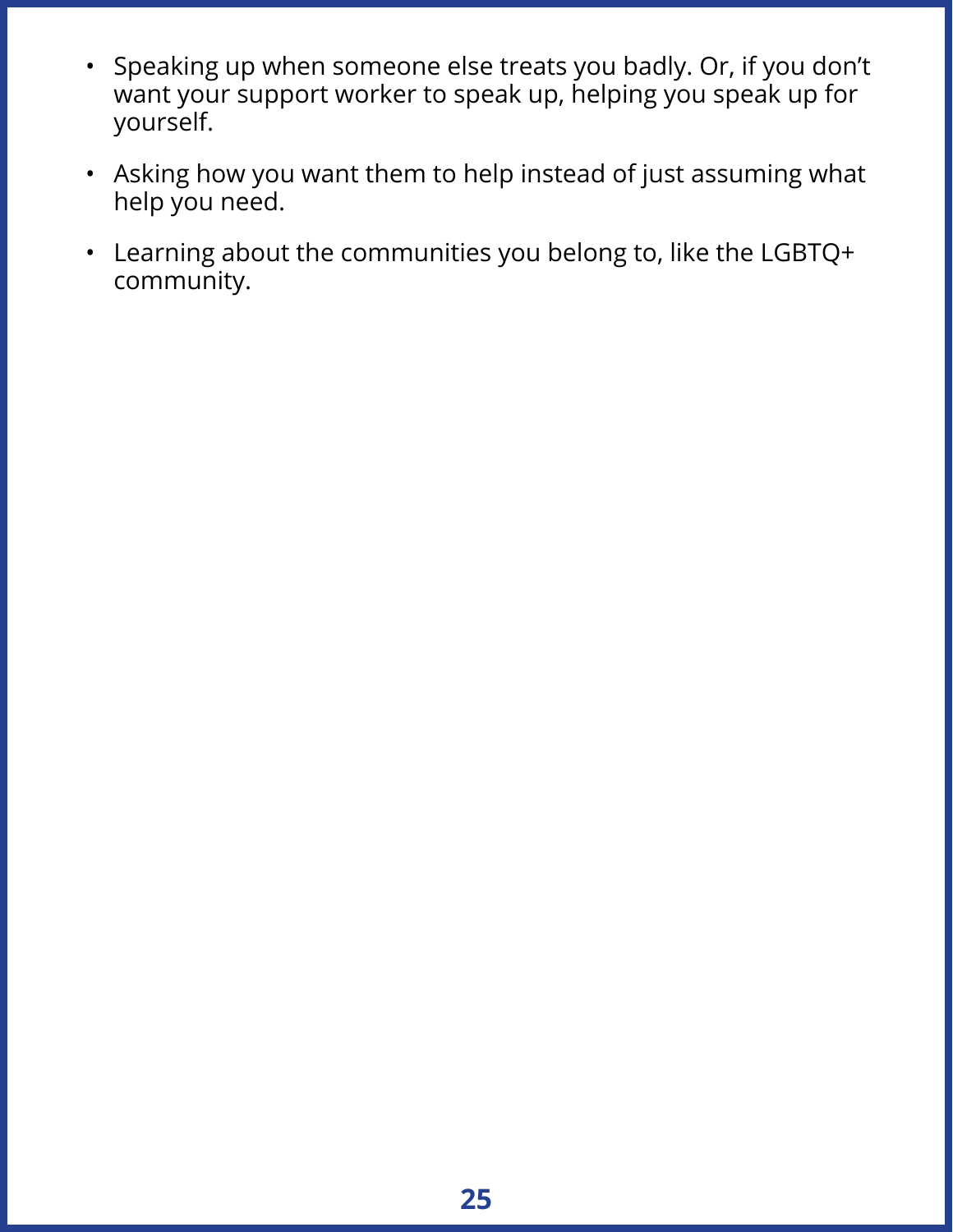# What does it look like when you aren't respected?

Just like respect can look a lot of different ways, so can someone not respecting you. Here are some ways that a support worker not respecting you can look:

- Hitting, punching, or kicking you.
- Touching you in ways you don't want to be touched.
- Saying mean things about you or to you.
- Telling you that you can't talk to your friends or family.
- Calling you by the wrong name or pronouns.
- Mispronouncing your name on purpose.
- Calling you by a name you don't want.
- Telling you your name or pronouns are "too hard to remember."
- Telling other people what names you used to go by but don't anymore.
- Refusing to be around you unless you do things you don't want to do.
- Asking to borrow your money or things you own.
- Forcing you to hang out with them.
- Not listening when you tell them no.
- Ignoring you.
- Refusing to give you help with things you need help with, like making food or going to the bathroom.
- Not doing things you ask them to, like cleaning up around the house.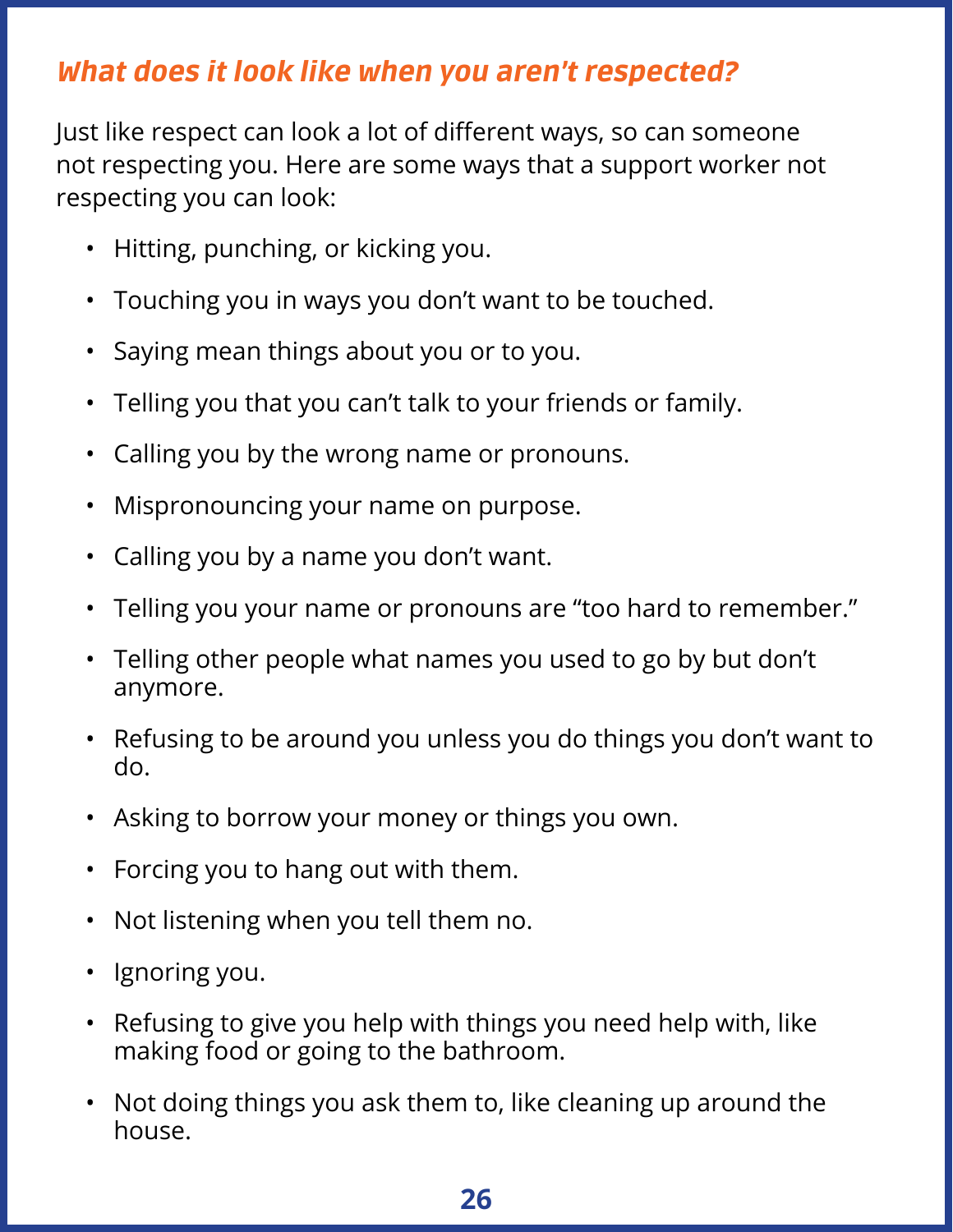- Being late when they are supposed to be working without telling you.
- Getting upset when you ask them to do something.
- Speaking over or for you when you don't want them to.
- Telling other people personal details that you don't want people to know.
- Treating you like a little kid.
- Acting like helping you is a really big burden.
- Telling you that being LGBTQ+ is wrong or against their religion.
- Trying to make you dress or act in ways you don't want to.
- Not helping you with medical care you ask them to help with.
- Not letting you go on dates if you want to.
- Not helping you on dates if you ask for help.
- Not letting you have people (like partners or friends) over when they are helping you.
- Saying things that discriminate against you or someone else. For example, saying that it is wrong to be gay.
- Using stereotypes. A stereotype is when someone thinks everyone in a group acts the same way. For example, telling you that because you are a woman, you must wear a dress.
- Assuming what help you need instead of asking first.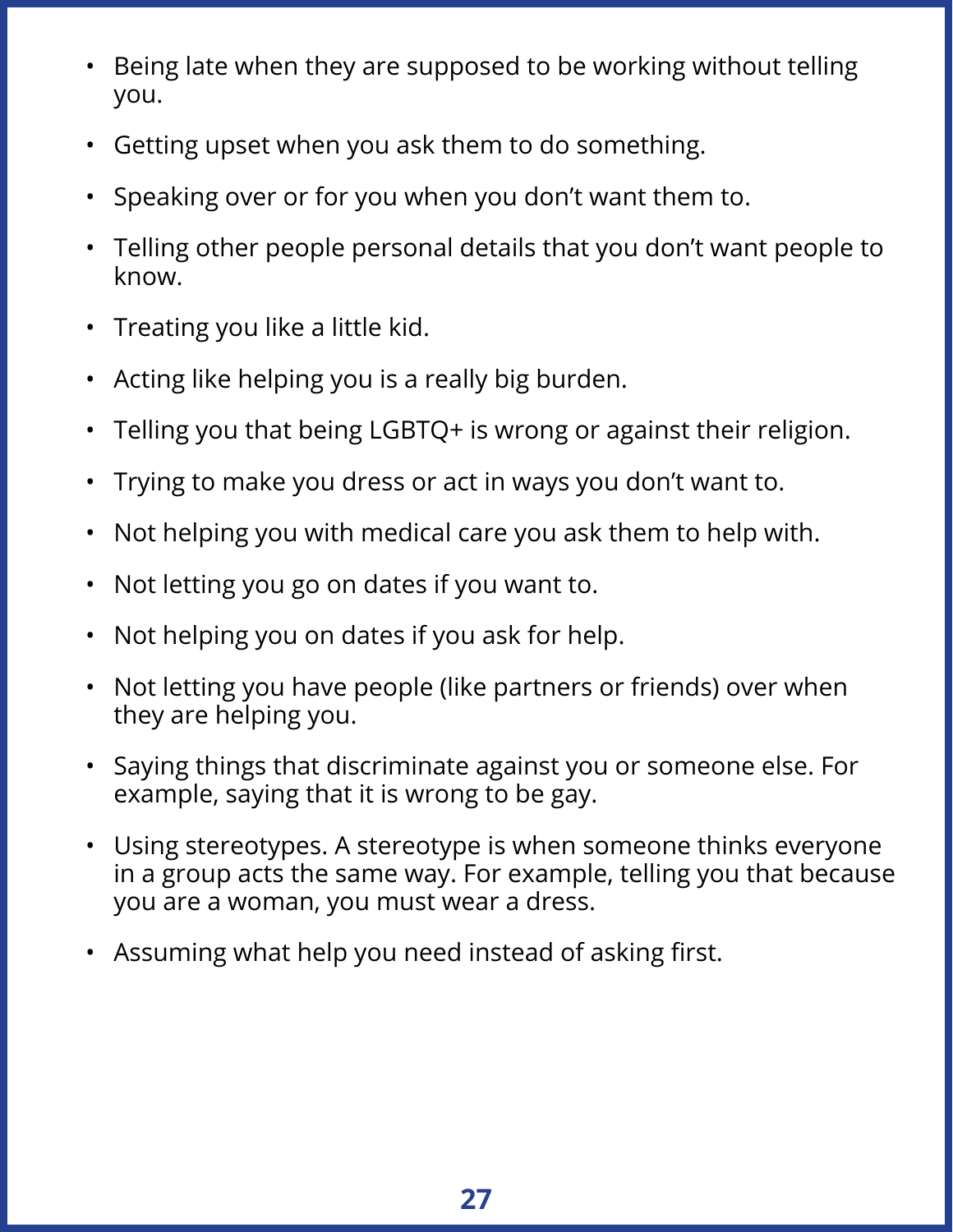# What can you do if a support worker doesn't respect your rights?

# If you want to tell someone

You could tell your support worker that they didn't respect you. Tell them very clearly how they didn't respect you. Tell them how it makes you feel. Be specific.

For example:

Amelia's support worker does not respect her. Amelia's support worker makes fun of Amelia for being bisexual. This makes Amelia feel bad. Amelia tells her support worker, "I don't like it when you make fun of my sexuality. It makes me feel like you don't care about who I am." Amelia is specific. She tells the support worker exactly how she feels.

You could ask someone else for help. This could be someone like:

- A friend
- A romantic partner
- A family member
- Another self-advocate you know
- A doctor or therapist.

Keep in mind that most doctors and therapists are **mandated reporters**. That means that they have to tell the police or Adult Protective Services if they think you are being hurt.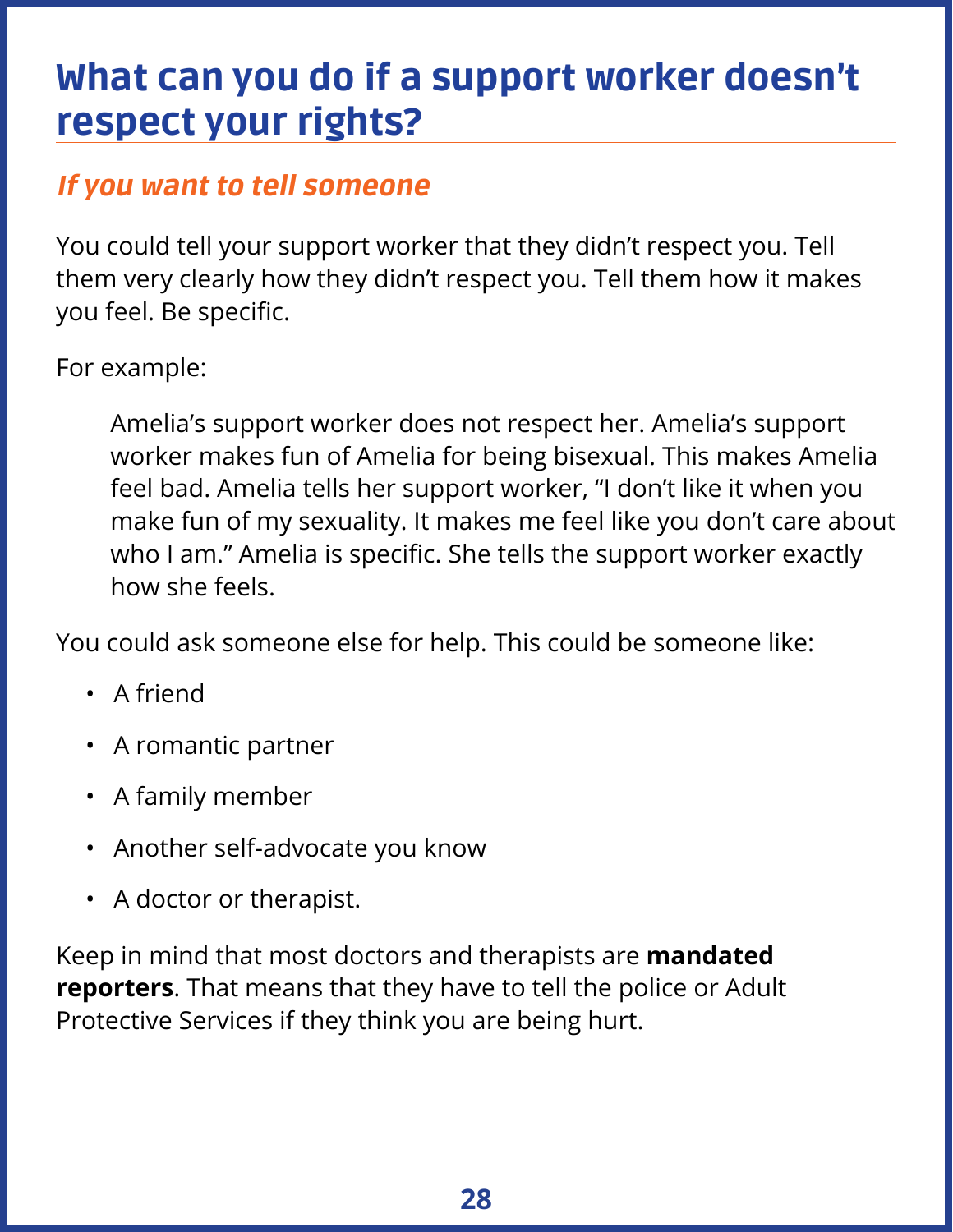For example:

Jodee's support worker doesn't respect Jodee. They call Jodee mean names. Jodee wants to tell his support worker to stop. But Jodee is scared to tell his support worker. So Jodee talks to his friend, Mark. Mark gives Jodee advice about how to talk to his support worker. That makes Jodee feel better. Now, he feels okay talking to his support worker.

Here is an example of telling a mandated reporter:

Luka's support worker doesn't respect Luka. They keep teasing Luka because Luka is gay. Luka wants to tell her support worker to stop. So Luka asks her doctor for advice.

Luka's doctor says, "Just so you know, I'm a mandated reporter. That means I have to tell the police or Adult Protective Services if I think someone is hurting you." Luka thinks about this. Luka decides she still wants to tell her doctor. The doctor gives Luka advice on how to talk to her support worker.

You could call or text a hotline. A **hotline** is a phone number that you can call or text to get help. There are many hotlines for LGBTQ+ people.

For example:

Trina is a lesbian. Trina has a support worker. Her support worker is not LGBTQ+. Her support worker is straight and cisgender. Her support worker doesn't know a lot about the LGBTQ+ community. Trina feels like her support worker doesn't understand her. Trina wants advice about talking to her support worker about the LGBTQ+ community. So Trina calls a hotline for LGBTQ+ people. She talks to one of the people who works at the hotline. The person at the hotline gives Trina advice on how to talk to her support worker.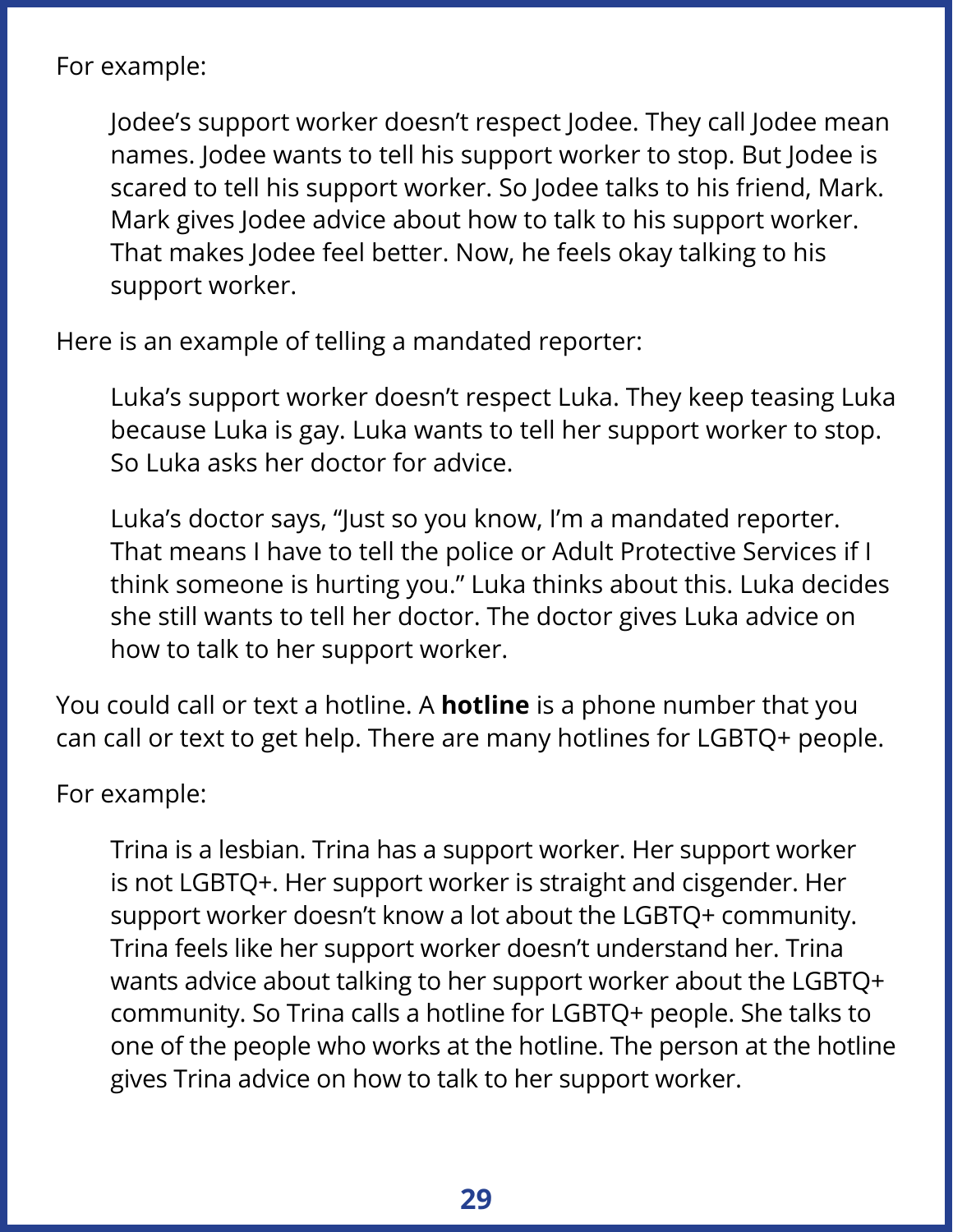You could call your state's **protection and advocacy organization (P&A)**. P&As are legal groups that help advocate for the rights of people with disabilities. You can find your P&A here: www.ndrn.org/ndrnmember-agencies.html.

For example:

Desi is gay and transgender. They have a support worker. Desi's support person hurts them very badly. The support worker doesn't let Desi leave their house. They hit Desi if Desi does something wrong. Desi's support worker calls Desi mean names because they are gay and transgender. Desi is scared of their support worker. Desi gets help from a friend to call their P&A. The P&A helps Desi talk to the agency the support worker works for. They help Desi get a new support worker.

You could file a complaint. A **complaint** is when you tell someone else at the person's agency that the person has done something wrong.

For example:

Amanda is bisexual. She has a support person helping her all day. She wants to go on a date with her girlfriend. Her support person doesn't want to go with them. The support person says being bisexual is wrong. Amanda can file a complaint with the agency her support person works for. She can talk to other people at the agency about what happened. She can ask for a new support worker.

If your support worker doesn't respect you, you could file a complaint with their agency. You could ask for a new support worker.

In really bad cases, you could file a lawsuit. A **lawsuit** is when you take the other person to court. You tell the court how the person hurt you. Then you ask the court to tell the other person what to do.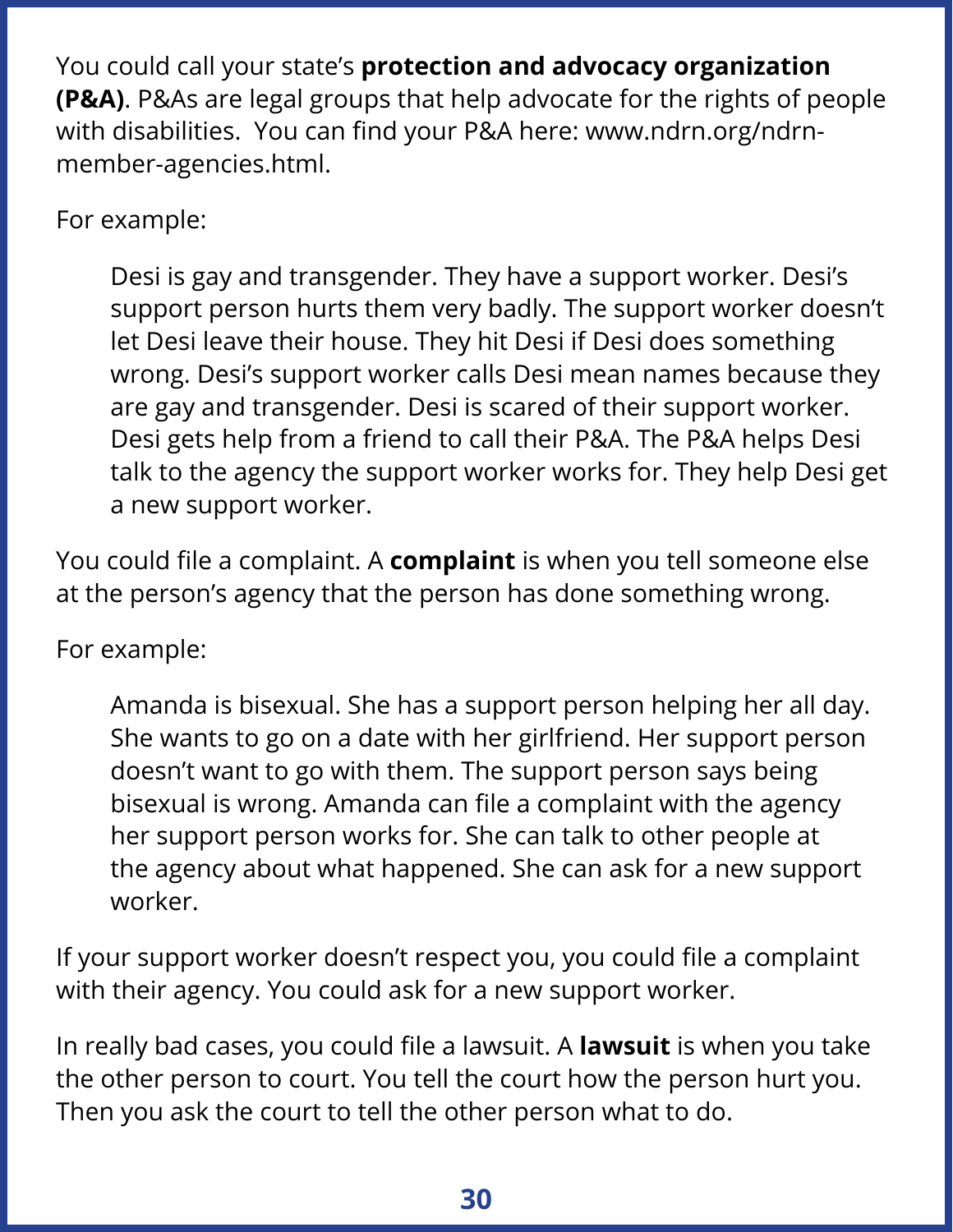You should try other things before filing a lawsuit. You could try talking to the person before you file a lawsuit. If you don't want to talk to them, you could try filing a complaint first.

# If you don't want to tell someone

That's okay! Sometimes people don't want to tell anyone about not being respected.

Here are some things you could do instead:

- You could write about it in a journal or diary.
- You could make a plan for what you will say if you do want to tell someone.
- You could do things to take care of yourself.
- There are many ways to take care of yourself.
- We will talk about them in the next section.

For example:

Harry is having trouble with his support worker. Harry's support worker is always late to work. Harry doesn't want to talk to anyone about it. So Harry writes down how he feels. He keeps track of when his support worker is late. Harry does the best he can to care for himself.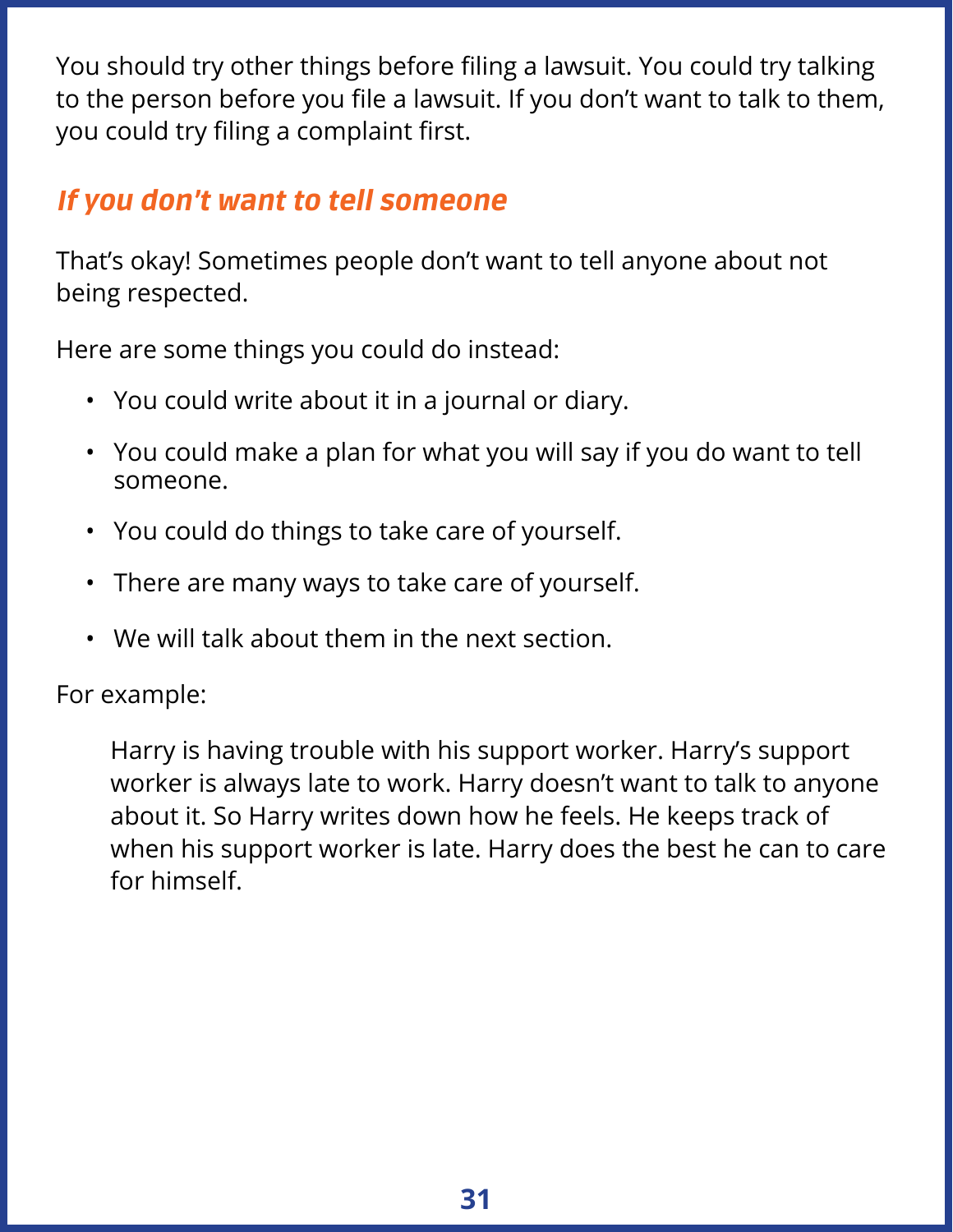# Self-Care

It can be hard when someone doesn't respect you. You might feel bad about yourself. Remember, it is never your fault that someone doesn't respect you. If you feel bad about yourself, here are some things you can do to make yourself feel better.

Find someone who cares about you. Ask to talk to them about how you feel.

This could be:

- A friend.
- A romantic partner.
- A family member.
- Another self-advocate you know.

Take time to rest and relax. Do things that make you happy. These are different for everyone, but some examples are:

- Making art.
- Playing with pets.
- Learning interesting things.
- Watching TV shows and movies.

Make a plan for how you will care for yourself. Think about things like what and when you will eat. Think about how you'll make sure to get enough sleep. Think about who you can ask for help.

Join a Rainbow Support Group. A **Rainbow Support Group** is a group for LGBTQ+ people with intellectual or developmental disabilities. You can meet other people like you in a Rainbow Support Group. You can talk about your life in a Rainbow Support Group.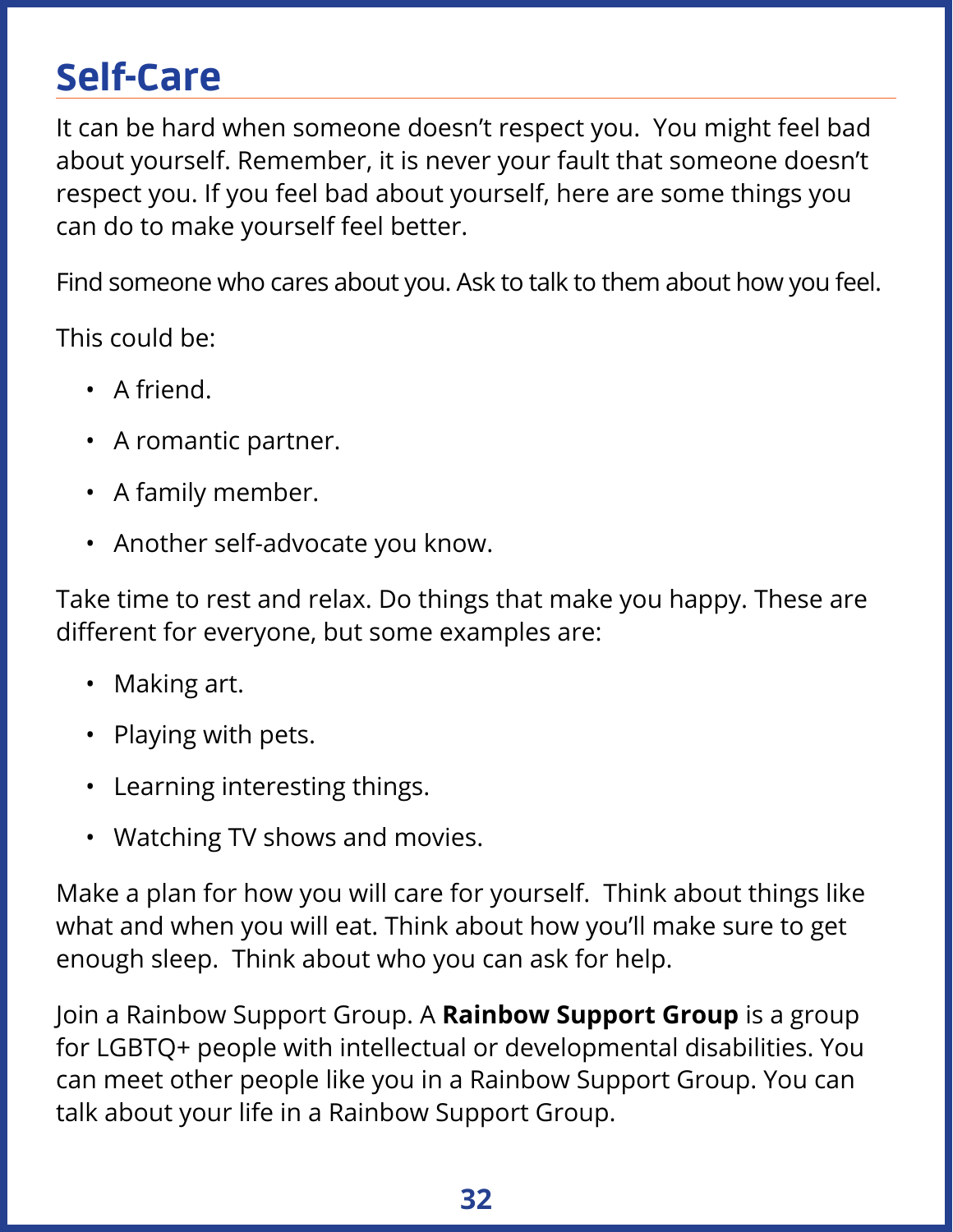# Words to Know

### **Birth control**

Medication that makes it so you can't get pregnant as long as you keep taking it.

# **Complaint**

When you tell someone else at the support person's agency that the support person has done something wrong.

### **Consent**

When a person says they want to do something. One way to consent is to tell someone you want to do something. Another way is to say "okay" when someone asks if you want to do something.

### **Conversion therapy**

When someone sends you to a doctor or therapist to try and change your gender or sexuality.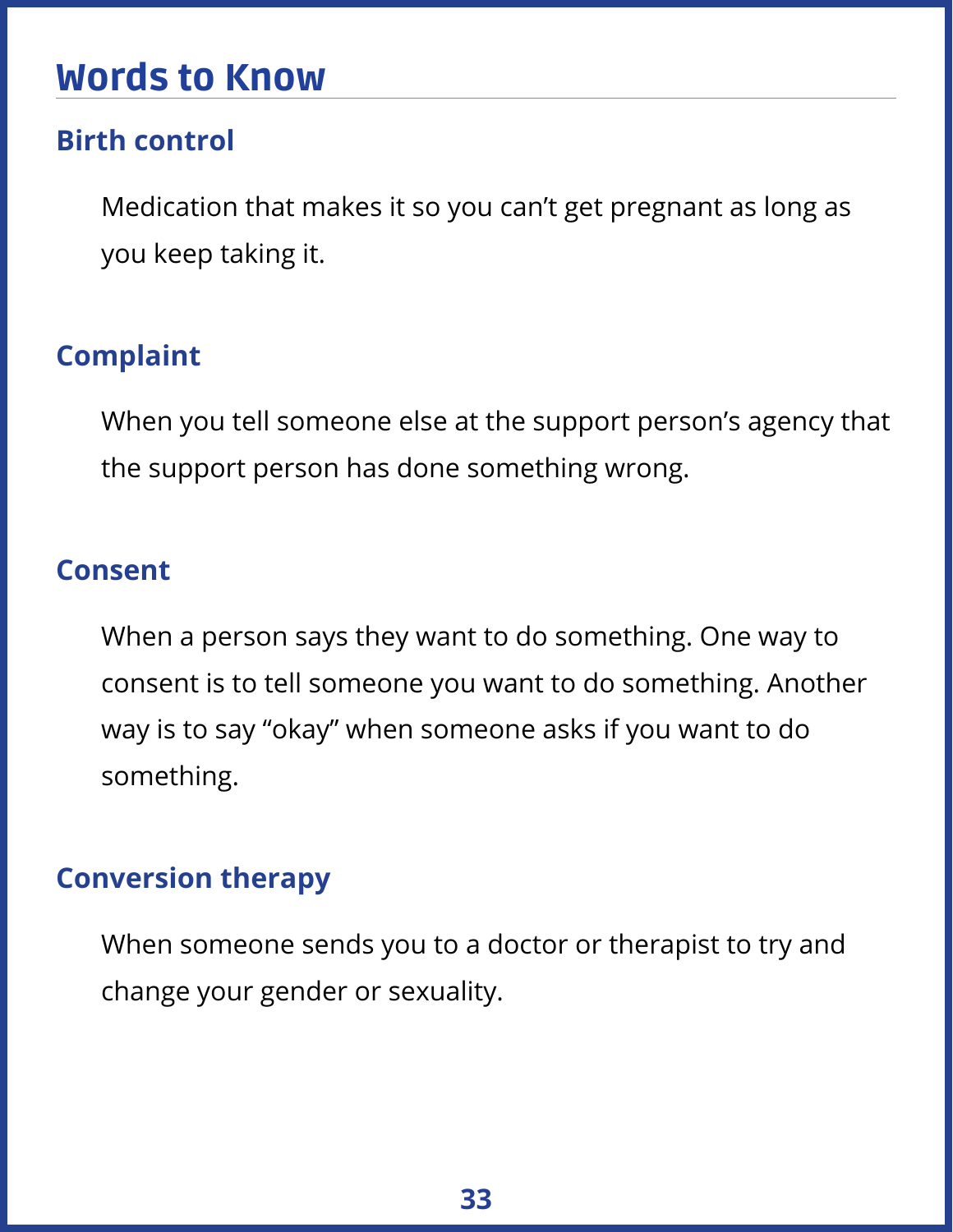### **Culture**

The way people live their lives. Culture is also the things people believe, and the history a group of people has. Culture can also include things like the language or languages you speak, the foods you eat, the religion you practice, and the things you do for fun.

# **Dignity of risk**

The idea that you have the right to take risks, even if those risks might end badly.

### **Discimination**

When someone treats you badly based on who you are.

### **Gender marker**

A letter on your identification that tells people if you are male, female, or something else.

### **Hotline**

A phone number that you can call or text to get help.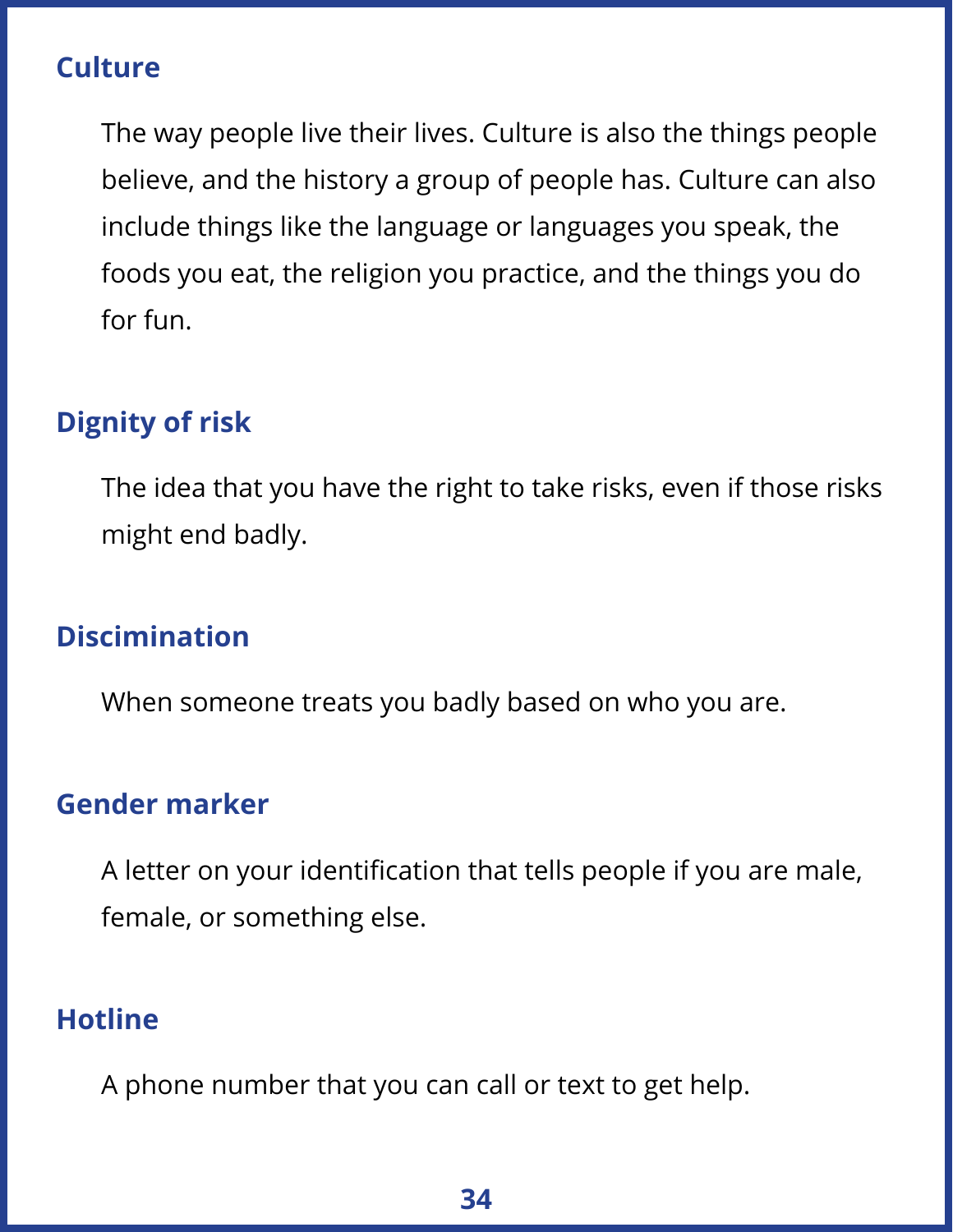### **Identification**

Things that say who you are, like a driver's license, passport, or Medicaid card.

#### **Lawsuit**

When you take another person to court. You tell the court how the person hurt you. Then you ask the court to tell the other person what to do.

### **Mandated reporter**

People, like doctors or therapists, who have to tell the police or Adult Protective Services if they think you are being hurt.

### **Non-binary gender marker**

A letter on your identification, like X or N, that tells people you are non-binary.

### **Privacy**

The idea that you get to decide who gets to know things about your personal life, like your gender, sexuality, or relationships.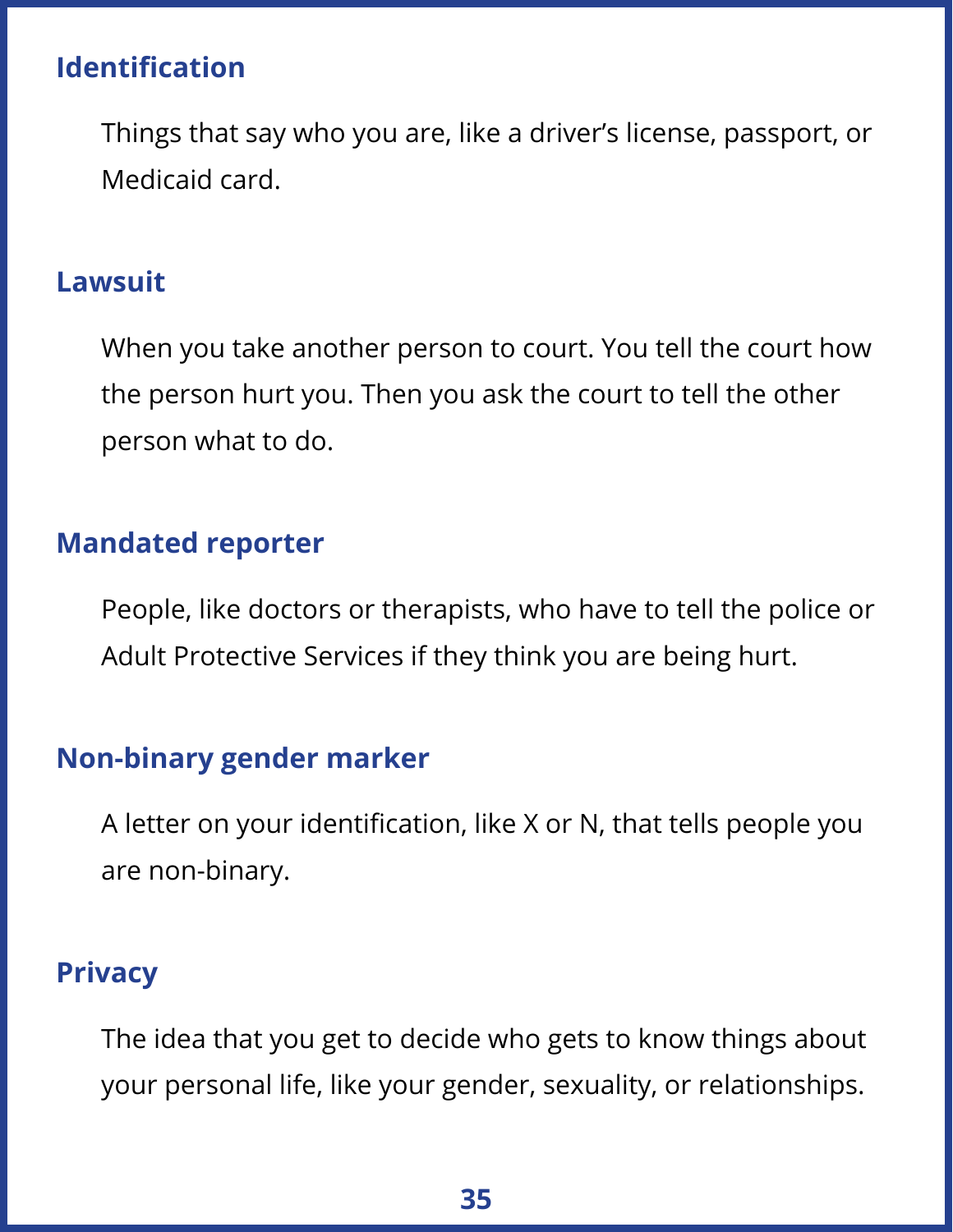#### **Pronouns**

Words like he and she. We use pronouns to talk about a person without using their name.

# **Protection and Advocacy organizations (P&As)**

Legal groups that help advocate for the rights of people with disabilities. There is a P&A in every U.S. state, territory, and in Washington, D.C..

### **Rainbow Support Group**

A group for LGBTQ+ people with intellectual or developmental disabilities.

### **Supported decision-making**

A way to make decisions. A person with a disability chooses someone to help them understand or communicate a decision. That person is called their supporter. The person with a disability can still make their own decision. But they have help from their supporter.